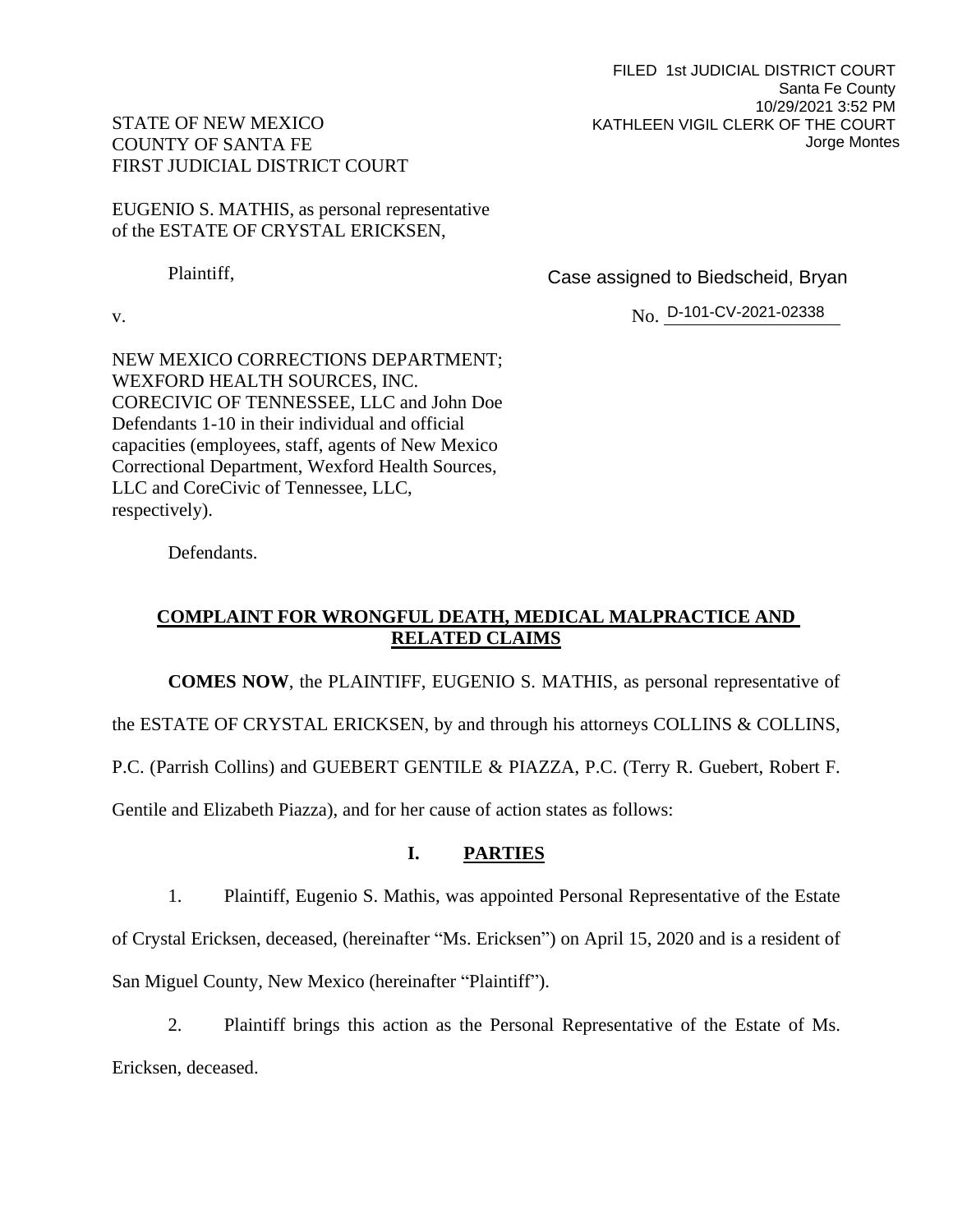3. CRYSTAL ERICKSEN ("Decedent") was at all times relevant to this complaint, a New Mexico Corrections Department ("NMCD") inmate.

4. Ms. Ericksen or Decedent, at the time of the original incident as set forth below, was an inmate at the Western New Mexico Correctional Facility ("WNMCF"), a NMCD facility.

#### *A. NEW MEXICO CORRECTIONS DEPARTMENT*

5. DEFENDANT NEW MEXICO CORRECTIONS DEPARTMENT (NMCD) and is an entity of the State of New Mexico.

6. WNMCF is operated by NMCD.

7. NMCD retains ultimate authority and responsibility over WNMCF, and WNMCF is operated in accordance with NMCD rules, policies, and procedures.

8. NMCD is responsible for the contracting of medical services for all NMCD facilities including WNMCF.

9. At all material times, NMCD acted through its employees, staff and agents.

10. NMCD DEFENDANTS have a duty to provide for the safety and security for those it incarcerates.

11. NMCD governs WNMCF, while independent contractors carry out discrete duties at the discretion of NMCD.

#### *B. WEXFORD HEALTH SOURCES, INC.*

12. The contract for prison medical services between Wexford Health Sources, Inc. ("Wexford") and the State of New Mexico, Professional Services Contract ("PSC") # 20-770- 1200-0043, was, upon information and belief, executed in Santa Fe, New Mexico.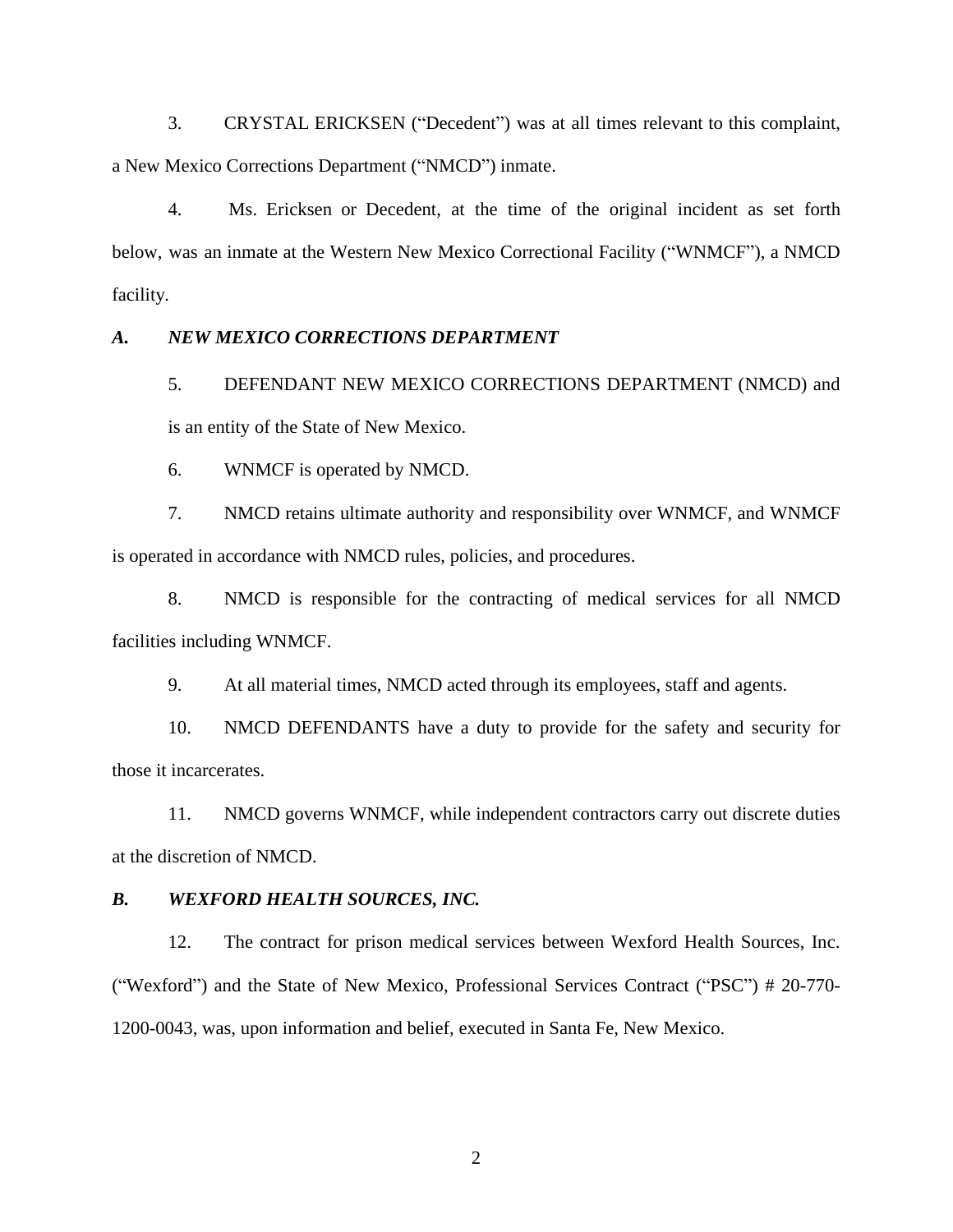13. Wexford is a foreign profit corporation registered to do business in New Mexico whose registered agent is in Hobbs, New Mexico.

14. Wexford is neither a local public body nor a state employee under NMSA §41-4-  $7(F)$ .

15. Wexford is not entitled to protections under the New Mexico Tort Claims Act.

16. Wexford, its individually named and John Doe named employees, staff and agents will be collectively referred to as Wexford DEFENDANTS.

#### *C. CORECIVIC OF TENNESSEE, LLC*

17. CoreCivic of Tennessee, LLC ("CCT") is under contract to manage and operate WNMCF.

18. CCT is a Foreign Limited Liability Company registered to do business in New Mexico and whose registered agent is in Albuquerque, New Mexico.

19. CCT is neither a local public body nor a state employee under NMSA §41-4-7(F).

20. CCT is not entitled to protections under the New Mexico Tort Claims Act.

21. CCT, is individually named and John Doe named employees, staff and agents will be collectively referred to as CCT DEFENDANTS.

#### **II. JURISDICTION AND VENUE**

22. All acts complained of herein occurred in CIBOLA COUNTY, New Mexico.

23. A Tort Claims Notice was timely sent on March 11, 2020. **PEX 1**

24. 42 U.S.C.A. § 1997e and N. M. S. A. 1978, § 33-2-11 do not apply due to the death of Crystal Ericksen.

25. Jurisdiction over Wexford is proper in New Mexico State District Court due to lack of complete diversity of named DEFENDANTS under 28 U.S.C.A. § 1332.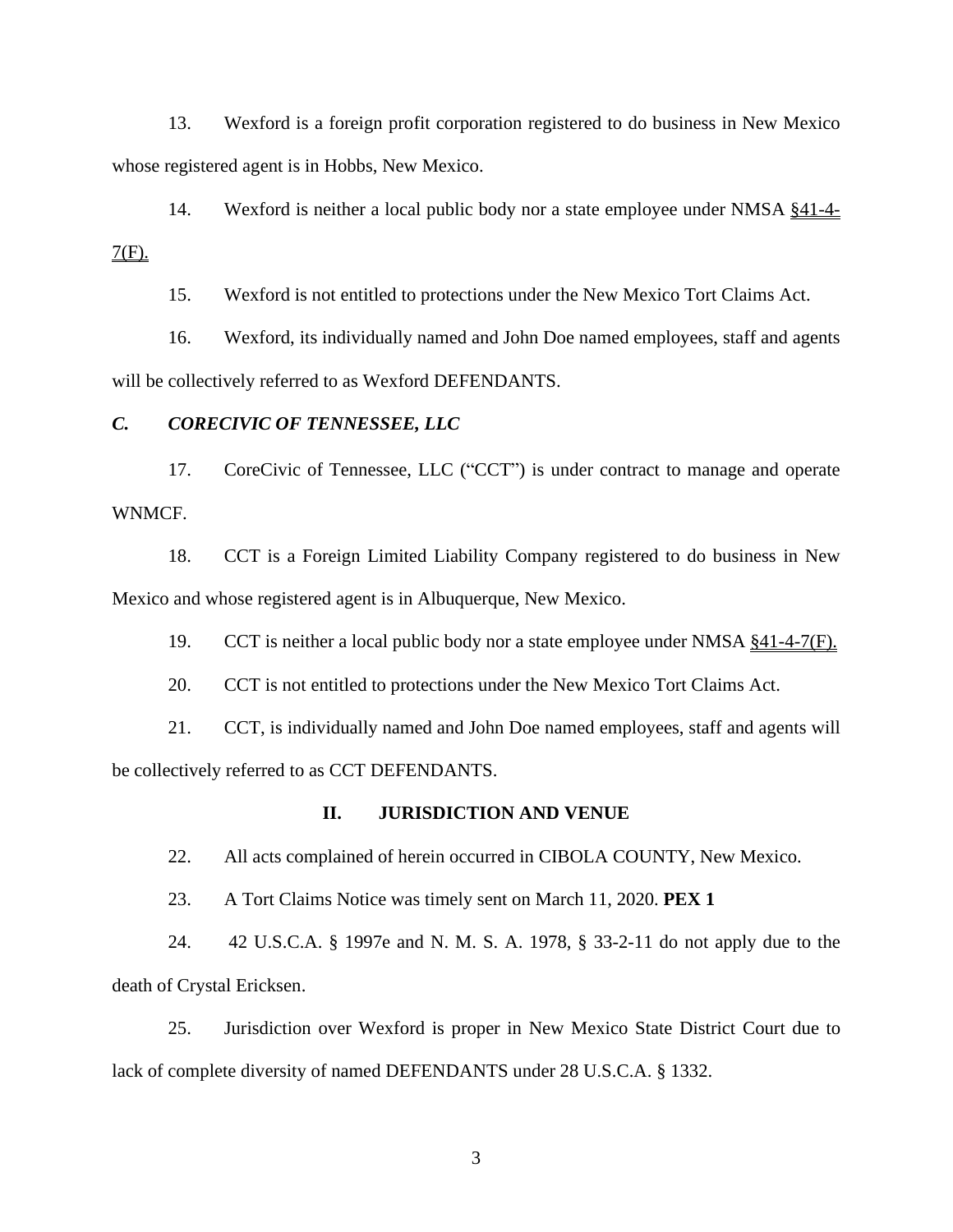26. Jurisdiction and venue are proper over Wexford' employees, staff, and agents 1- 10 pursuant to NMSA § 38-3-1 (A) or due to lack of complete diversity of named DEFENDANTS under 28 U.S.C.A. § 1332.

27. Jurisdiction over CCT is proper in New Mexico State District Court due to lack of complete diversity of named DEFENDANTS under 28 U.S.C.A. § 1332.

28. Jurisdiction and venue are proper over CCT's employees, staff, and agents 1-10 pursuant to NMSA § 38-3-1 (A) and due to lack of complete diversity of named DEFENDANTS under 28 U.S.C.A. § 1332.

29. This Court has jurisdiction over the subject matter of Ms. Ericksen's New Mexico Tort Claims Act claims against the State of New Mexico and New Mexico Corrections Department and John Doe employees, staff and agents under NMSA § 41-4-18, NMSA § 38-3-1 (A), NMSA §41–4–6, NMSA §41–4–9 and NMSA §41–4–10.

30. Jurisdiction over all parties and claims are proper under Article II, § 10 of the New Mexico Constitution and the law of negligence under New Mexico law.

#### **III. STATEMENT OF FACTS**

## *A. MEDICAL FACTS*

31. Decedent Crystal Ericksen was at all times relevant to this complaint, a 36-yearold woman.

32. On 1/7/2020, Ms. Ericksen presented to medical at WNMCF with complaints of trouble swallowing for 3 days as well as chest pain that increased with breathing, coughing, and activity.

33. She rated her pain as a 10 and it was reported that her tonsils were reddened and inflamed. Decedent reported the presence of a dry cough and sore throat over 3 days.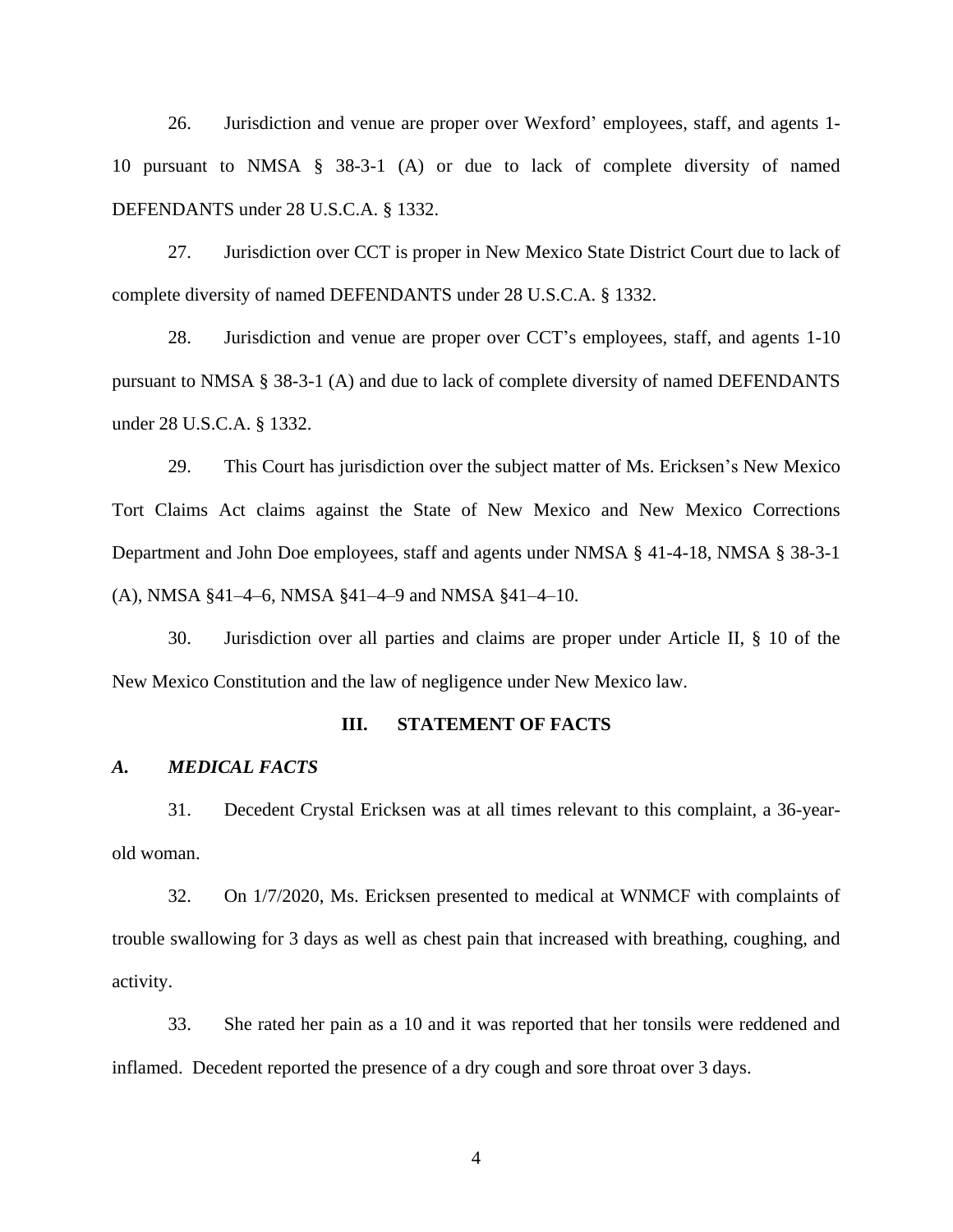34. These symptoms, especially unexplained pleuritic chest pain, should have prompted further evaluation with chest radiography (chest X-ray).

35. On 1/7/2020, medical providers failed to conduct a chest X-ray despite Ms. Ericksen's deteriorating health.

36. Instead, medical providers at WNMCF gave Ms. Ericksen 200 mg Ibuprofen.

37. On 1/8/2020, Ms. Ericksen was transported to Cibola General Hospital after her respiratory symptoms worsened to the point where she was placed on BiPAP (Bilevel Positive Airway Pressure), a type of ventilator that helps with beathing.

38. On 1/8/2020, Ms. Ericksen was admitted to the ICU where she became tachypneic (having abnormally rapid and shallow breathing) and had to be intubated.

39. On 1/9/2020, Ms. Ericksen was pronounced dead at 1103 hours.

40. The failure to screen Ms. Ericksen using appropriate diagnostic tools resulted in a delay in diagnosis of pneumonia.

41. The actions and inactions of the medical providers resulted in Ms. Ericksen suffering acute hypoxemic respiratory failure requiring veno-venous extracorporeal membrane oxygenation, hypokalemia, sepsis, refractory shock with refractory academia requiring CRRT.

42. The actions and inactions of the medical providers resulted in subsequent death of Ms. Ericksen.

#### *B. FACTS SPECIFIC TO NMCD DEFENDANTS*

43. NMCD DEFENDANTS have a duty to reasonably and prudently operate the medical facility within WNMCF.

44. NMCD maintained authority over its contractors, including those named in this COMPLAINT.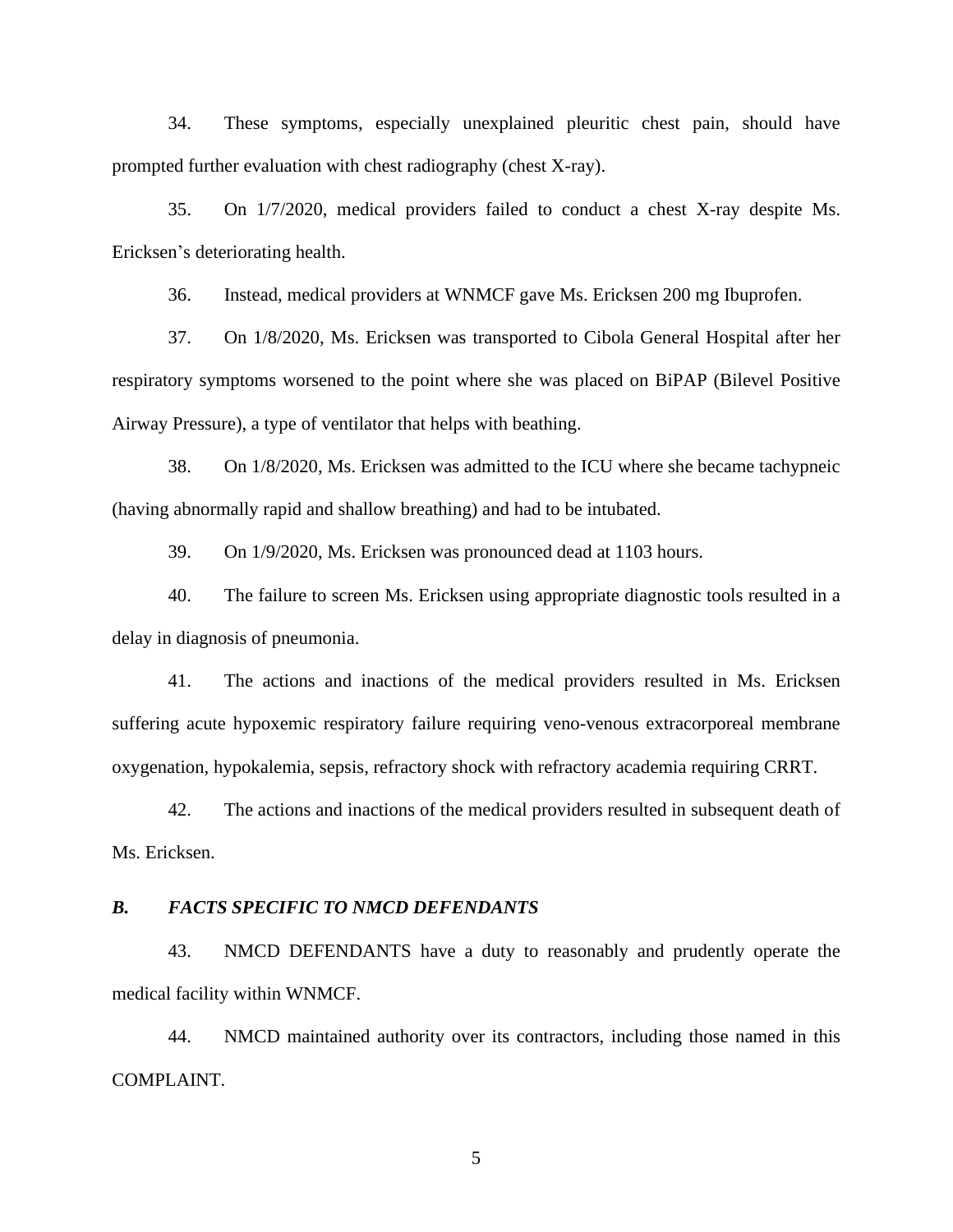45. NMCD has the authority to terminate contracts with independent contractors with or without cause.

46. Any of the named NMCD Defendants can intercede on behalf of NMCD if independent contractors are not appropriately caring for NMCD inmates.

47. Any of the named NMCD Defendants can intercede on behalf of an inmate to act on a medical grievance.

48. None of the above named NMCD Defendants interceded to protect inmates from gross and reckless medical negligence at WNMCF.

49. NMCD is solely responsible for the medical grievance process.

50. NMCD is supposed to work with Wexford in addressing and/or resolving inmate medical grievances.

51. NMCD routinely ignores medical grievances.

52. NMCD routinely destroys medical grievances.

53. NMCD routinely fails to process medical grievances correctly.

54. When medical grievances are addressed, NMCD routinely and without medical justification, finds against inmates filing medical grievances.

55. NMCD, in reckless disregard and deliberate indifference to the rights of inmates, failed to act on medical grievances filed by inmates at WNMCF.

56. From 2009 through 2019, there were 704 medical grievance appeals filed by male NMCD inmates according to American Correctional Association audits for those years. Of the 704 medical grievance appeals, 0 (zero) were found in favor of an inmate.

57. NMCD does not consult with objective medical experts in the review of medical grievances.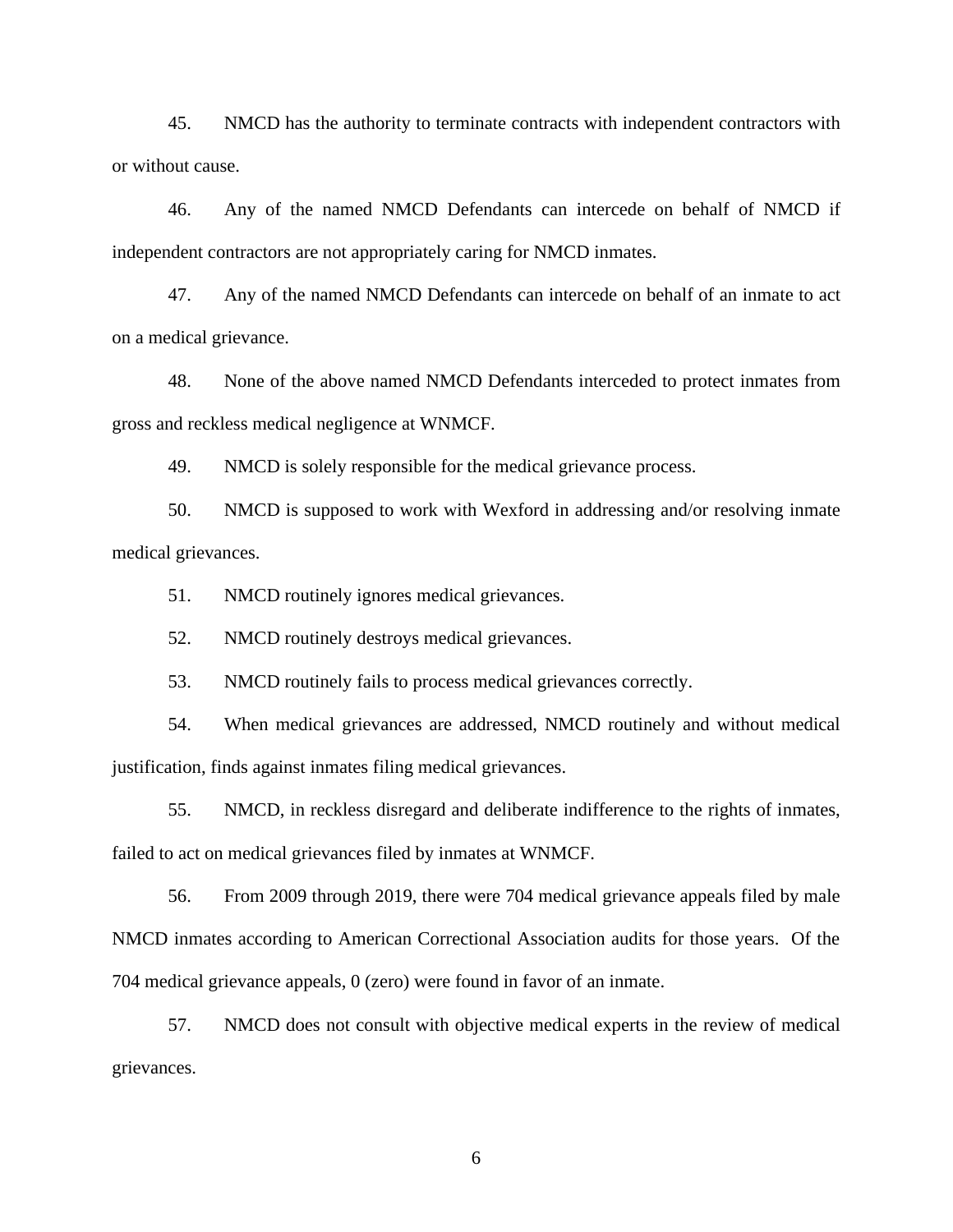58. The decision of whether to substantiate a medical grievance is made by nonmedical NMCD personnel.

59. DEFENDANT STEVE MADRID is instrumental in the denial of medical grievances.

60. NMCD's medical grievance abuses outlined above lead directly to the gross and reckless medical neglect of inmates, including Ms. Ericksen.

61. NMCD's medical grievance abuses outlined above are a proximate cause of injuries related thereto**.**

62. NMCD's medical grievance abuses create an unsafe environment at NMCD facilities including WNMCF under NMSA §41-4-6 and constitute negligent operation of a medical facility under NMSA §41-4-9.

63. NMCD DEFENDANTS, by and through its employees, staff, and agents, knew of Ms. Ericksen's emergent influenza and pneumonia, yet with wanton, willful and deliberate indifference ignored Ms. Ericksen's medical grievances, ignored National Commission on Correctional Health Care ("NCCHC") standards regarding emergent medical conditions and failed to take action within its authority to protect the health of Ms. Ericksen.

64. NMCD understands and recognizes that failure to treat influenza and pneumonia constitutes recklessness under New Mexico law.

65. NMCD understands and recognizes that failure to treat influenza and pneumonia constitutes deliberate indifference under federal law.

66. NMCD had full authority to enforce the PSC.

67. NMCD had, at all times relevant to this COMPLAINT, the authority to compel Wexford to treat influenza and pneumonia .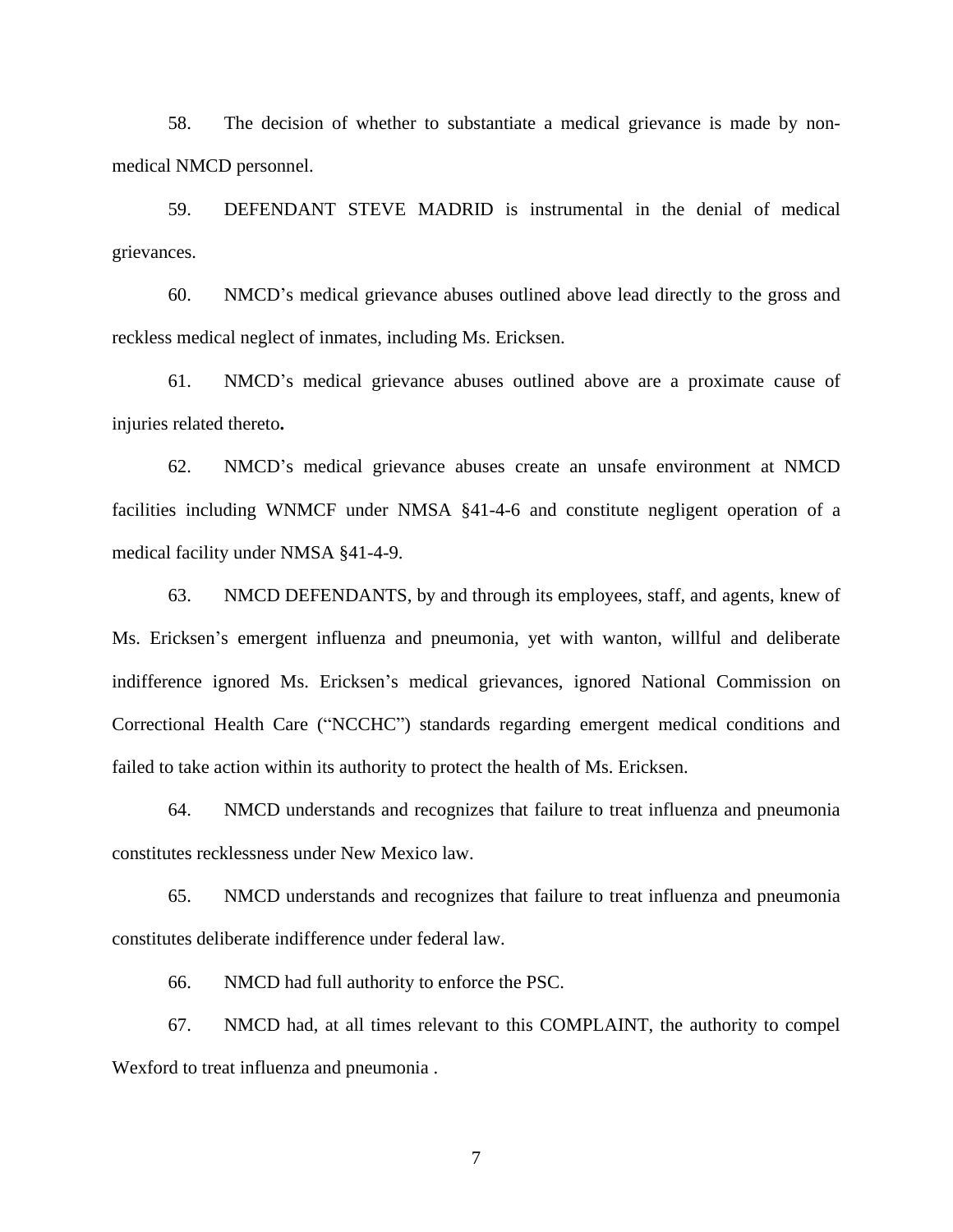68. NMCD has obtained substantial budgets for treatment of influenza and pneumonia .

69. NMCD had full authority over the medical grievance process.

70. NMCD through the grievance process can control the manner in which Wexford can perform their duties.

71. NMCD through the terms of the PSC can control the manner in which Wexford can perform their duties.

72. NMCD through NMCD policies and regulations can control the manner in which Wexford can perform their duties.

73. NMCD had the authority to terminate the PSC at will as indicated by the PSC:

**6. Termination. A.** Grounds. The Agency may terminate this Agreement for convenience or cause.

74. NMCD has the authority to terminate at will the Professional Services Contract #

20-770-1200-0043 (PSC) with Wexford as indicated by the terms of the PSC:

**6. Termination. A.** Grounds. The Agency may terminate this Agreement for convenience or cause.

75. NMCD recklessly chose not to exercise any control over the manner in which Wexford employees, staff and agents performed their duties, including but not limited to treatment or failure to treat influenza and pneumonia .

76. NMCD through the terms of the PSC can control the manner in which its contractors can perform their duties.

77. NMCD through NMCD policies and regulations can control the manner in which its contractors can perform their duties.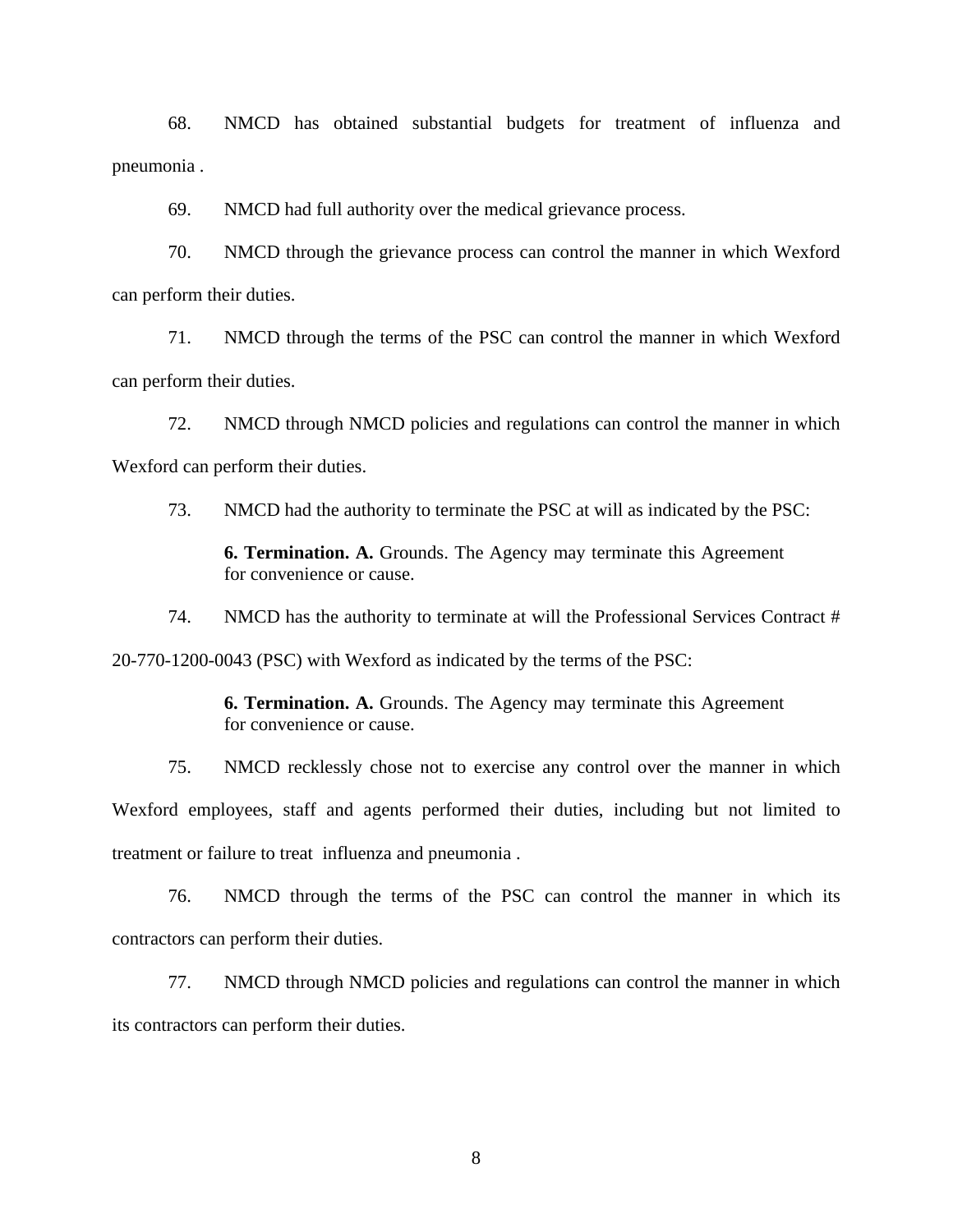78. NMCD recklessly chose not to exercise any control over the manner in which Wexford performed their duties, including treatment or failure to treat influenza and pneumonia

79. NMCD DEFENDANTS, by and through its employees, staff and agents, knew of Ms. Ericksen's emergent influenza and pneumonia and failed to provide necessary and proper medical care to protect Ms. Ericksen's health and safety.

#### *C. FACTS SPECIFIC TO WEXFORD HEALTH SOURCES, INC. DEFENDANTS*

80. The facts above illustrate gross medical neglect and a reckless disregard for the health and safety of Ms. Ericksen.

81. Wexford's, acting through it employees, staff and agents, gross medical neglect and a reckless disregard for the health and safety of Ms. Ericksen led to the death of Ms. Ericksen.

82. Wexford submitted a TECHNICAL PROPOSAL FOR RFP #20-770-19-06067 ("Wexford TechProp") for Inmate Medical Services dated August 21, 2019.

83. Wexford TechProp was over 830 pages long.

84. Wexford TechProp did not mention the Tort Claims Act.

85. Wexford TechProp did not mention the word "tort."

86. Wexford TechProp did not mention punitive damages.

87. Wexford TechProp did not mention or request Tort Claims Act protection for WEXFORD or its employees, staff and agents.

88. Professional Services Contract ("PSC") # 20-770-1200-0043 was executed by NMCD and Wexford on or about October 18, 2019.

89. The PSC was 65 pages in length.

90. The PSC did not mention the Tort Claims Act.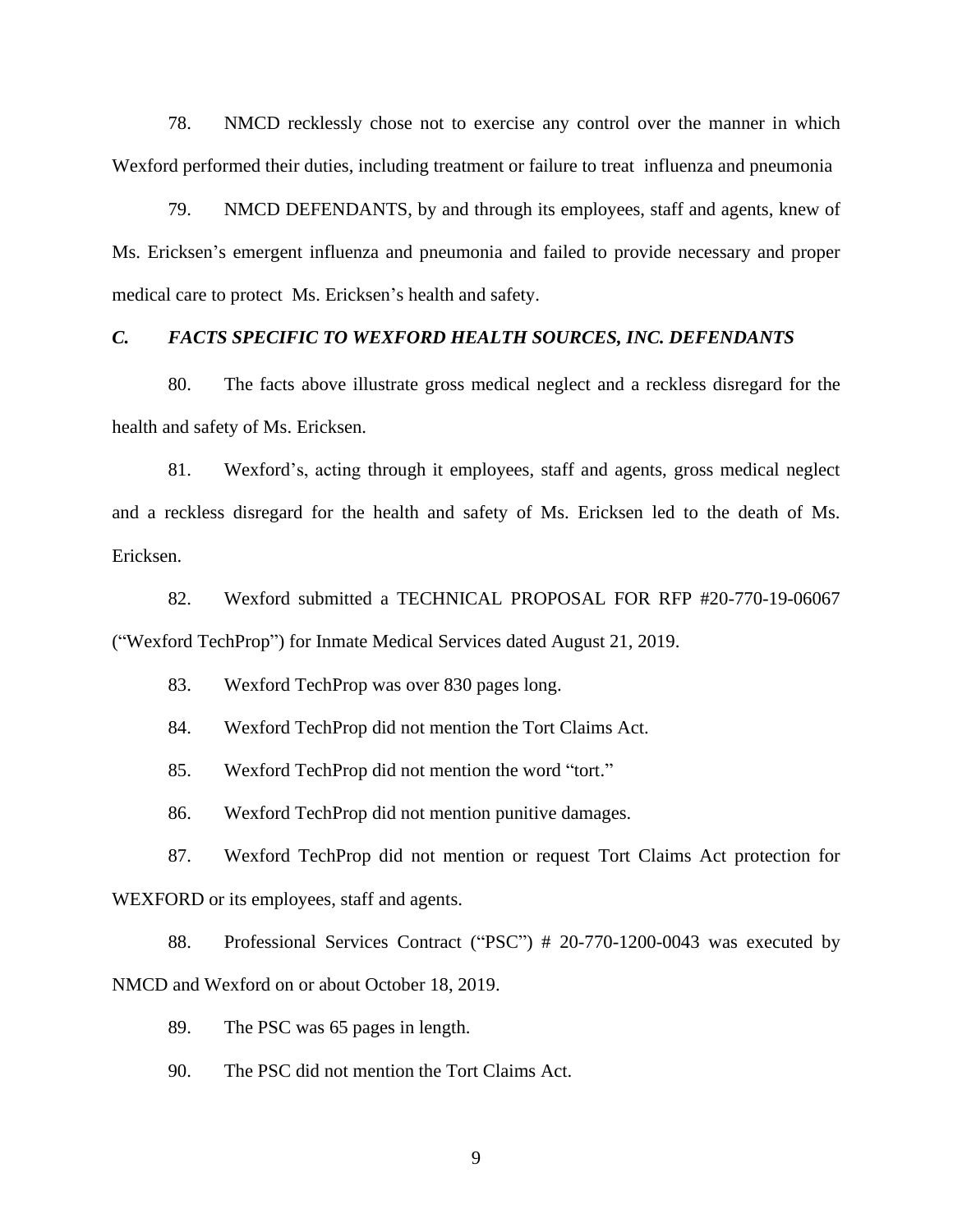91. The PSC did not mention the word "tort."

92. The PSC did not mention punitive damages.

93. The PSC did not provide for Tort Claims Act protection for Wexford, MHM or their respective employees, staff and agents.

94. Tort Claims Act protection for Wexford and/or their respective employees, staff and agents was not negotiated, bargained for or agreed upon.

95. Protection from punitive damages for Wexford, and/or their respective employees, staff and agents was not negotiated, bargained for or agreed upon.

96. The PSC was entered freely by Wexford on or about October 18, 2019.

97. The PSC was in effect at times relevant to this Complaint.

98. Wexford had the legal capacity to enter the PSC.

99. Wexford was legally competent to enter the PSC.

100. There was mutual assent on the part of Wexford and NMCD in the negotiation and execution of the PSC.

101. No duress or force was exercised by the State of New Mexico or NMCD in the negotiation and execution of the PSC.

102. The PSC was not vague.

103. The PSC was not oppressive to Wexford.

104. The PSC was not void as a matter of public policy.

105. Wexford is and was at all relevant times bound by the terms of the PSC.

106. The PSC is fully enforceable against Wexford as written and executed.

107. By the terms of the PSC, Wexford is an independent contractor performing professional services for the Agency.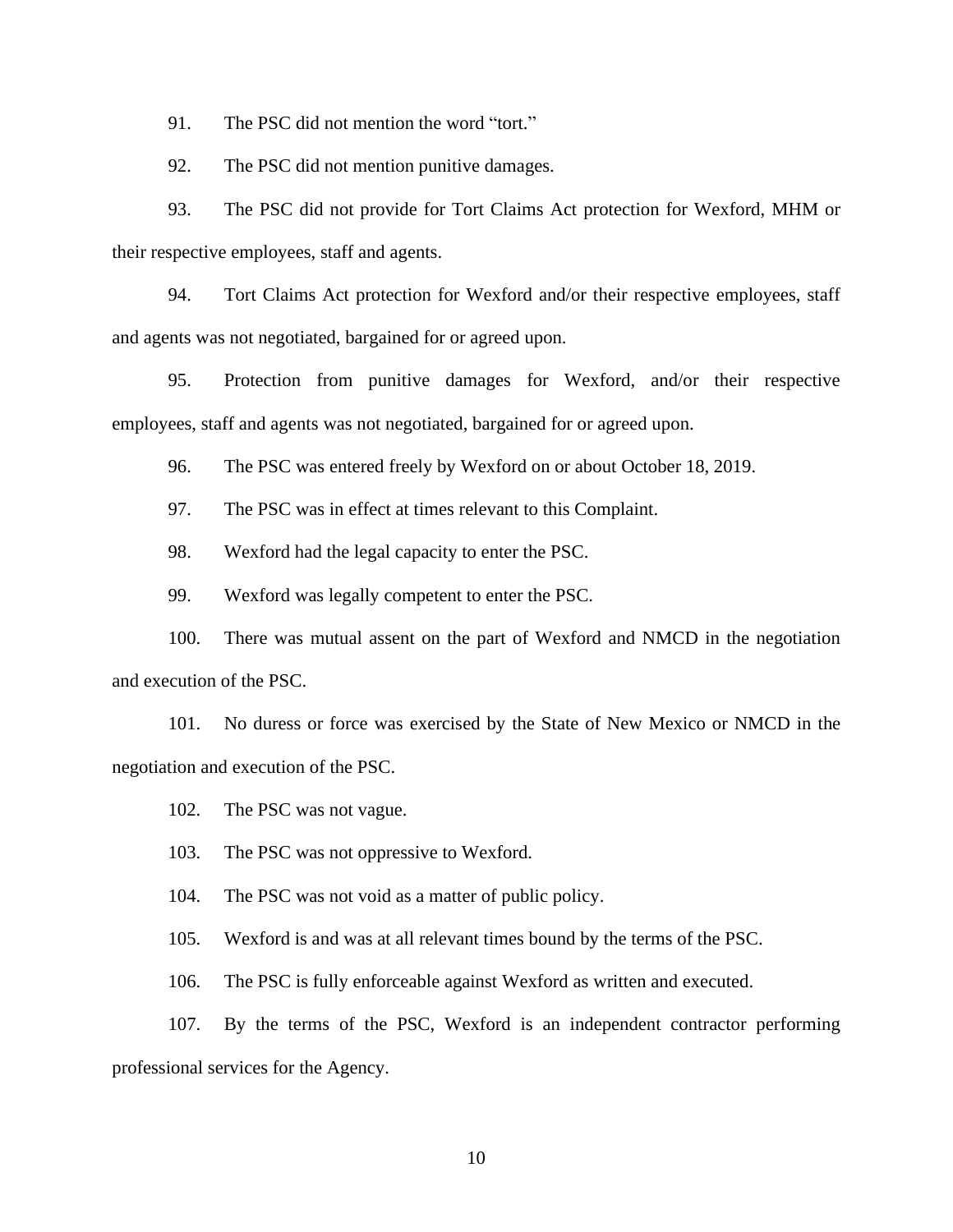108. By the terms of the PSC, Wexford, its employees, and agents, are not employees of the State of New Mexico:

## **9. Status of Contractor.**

The Contractor and its agents and employees are independent contractors performing professional services for the Agency and are not employees of the State of New Mexico.

109. By the terms of Paragraph 9 of the PSC, Wexford is an independent contractor

performing general services for the Agency.

110. By the terms of Paragraph 9 of the PSC, Wexford is not an employee of the State

of New Mexico.

111. By the terms of Paragraph 9 of the PSC, Wexford employees and agents are

independent contractors.

112. By the terms of Paragraph 9 of the PSC, Wexford employees and agents are not

employees of the State of New Mexico.

113. In its Wexford TechProp, which culminated in the PSC, Wexford stated:

## **E.A.l.G. Insurance and Taxes**

Wexford Health agrees to act as an Independent Contractor in our performance of the services required by the Agreement. Upon contract award, we will comply with all of the following insurance and tax requirements.

- Professional Liability insurance: As shown by our COI, we carry professional liability (medical malpractice) insurance on all Wexford Health-employed medical professionals. Our policy not only meets, but also exceeds the RFP-required minimums of \$1,000,000 limit per occurrence and \$3,000,000 in the aggregate annually. Our standards for independently contracted firms and clinicians require them to maintain similar insurance coverage.
- 114. The PSC states the same insurance coverage for Wexford:

Professional Liability - "Occurrence" type, if available; if not "Claims Made" type with an acceptable "tail"; Medicare malpractice covering professional staff - \$1,000,000 limit per occurrence and \$3,000,000 in the aggregate annually.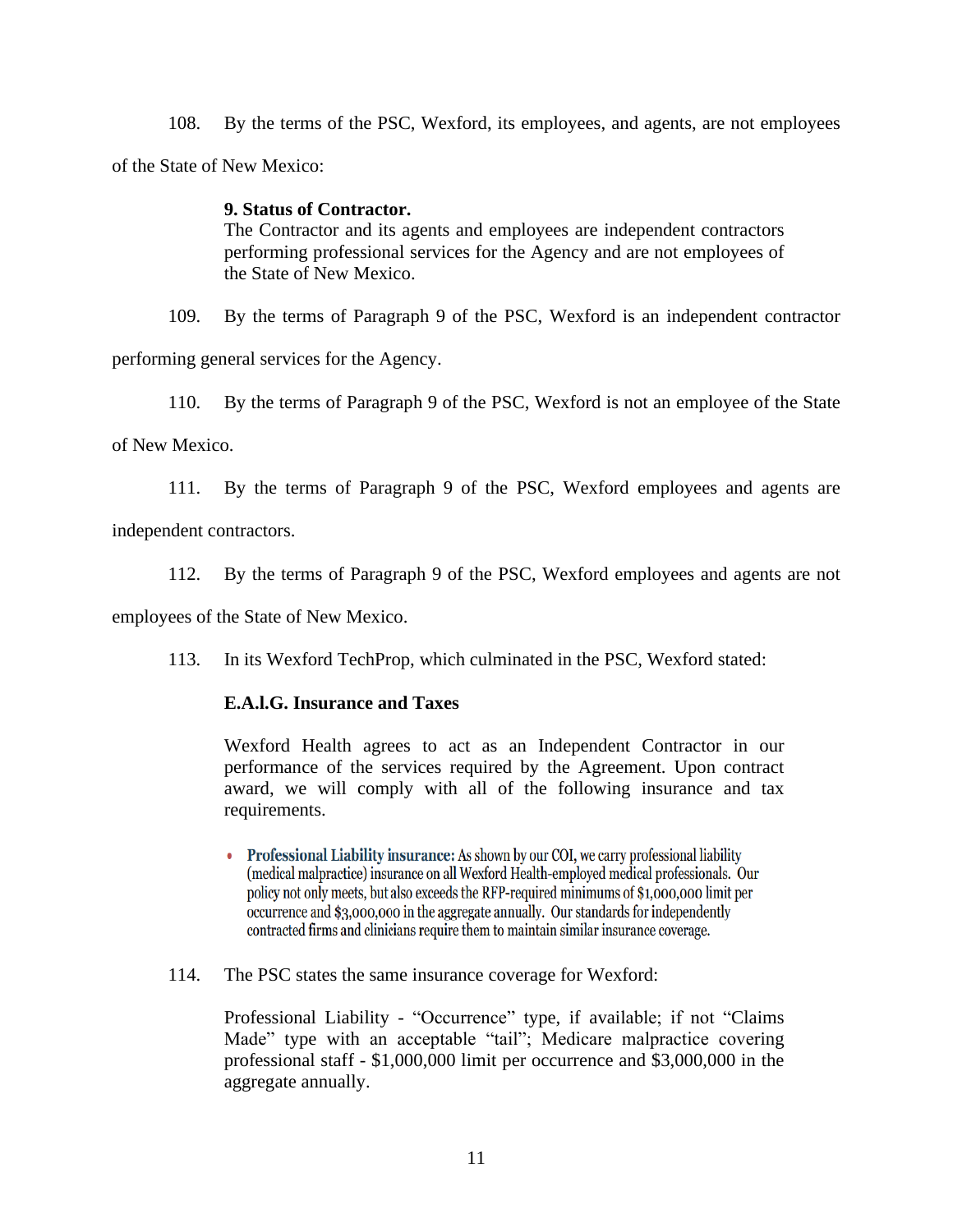115. The PSC requires Wexford to indemnify NMCD and the State of New Mexico as

follows:

#### **23. Indemnification.**

The Contractor shall defend, indemnify and hold harmless the Agency and the State of New Mexico from all actions, proceedings, claims, demands, costs, damages, attorneys' fees and all other liabilities and expenses of any kind from any source which may arise out of the performance of this Agreement, caused by the negligent act or failure to act of the Contractor, its officers, employees, servants, subcontractors or agents, or if caused by the actions of any client of the Contractor resulting in injury or damage to persons or property during the time when the Contractor or any officer, agent, employee, servant or subcontractor thereof has or is performing services pursuant to this Agreement.

116. Upon information and belief, Wexford is not licensed and was not licensed at

times relevant to this Complaint to practice medicine in New Mexico.

117. Upon information and belief, Wexford is not and was not at times relevant to this

Complaint covered by the New Mexico Public Liability Fund.

118. Upon information and belief, the employees and staff of Wexford were not

covered by the New Mexico Public Liability Fund during the term of the PSC.

119. Wexford was paid over fifty-eight million dollars \$58,000,000.00 in the first year of the PSC.

120. The PSC as executed called for payments of \$60,768,709.90 in the second year and \$62,591,771.20 for the third year.

121. Wexford DEFENDANTS, by and through its employees, staff and agents, knew of Ms. Ericksen's emergent influenza and pneumonia and failed to provide necessary and proper medical care to protect Ms. Ericksen's health and safety.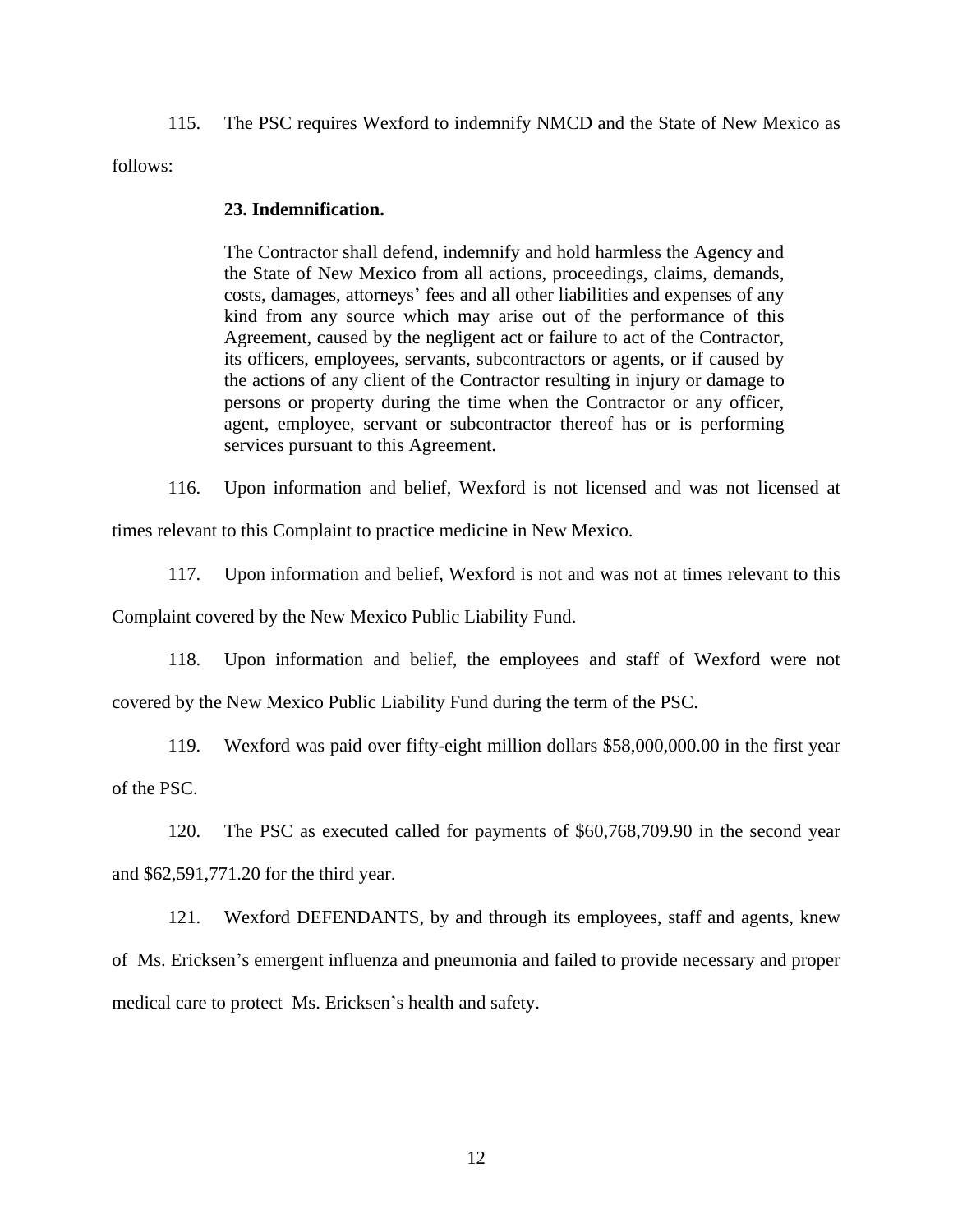## *D. FACTS COMMON TO CORECIVIC DEFENDANTS*

122. The facts above illustrate gross medical neglect and a reckless disregard for the health and safety of Ms. Ericksen.

123. The actions of CoreCivic employees, staff and agents was callous exhibiting extreme and intentional cruelty meant to inflict severe physical, emotional and psychological pain on Ms. Ericksen.

124. The actions of CoreCivic employees, staff and agents had the intended effect of causing severe physical, emotional and psychological pain on Ms. Ericksen.

125. The actions of CoreCivic employees, staff and agents led to the death of Ms. Ericksen.

#### *E. FACTS COMMON TO ALL DEFENDANTS*

126. ALL DEFENDANTS knew of Ms. Ericksen's emergent influenza and pneumonia and with wanton, willful and deliberate indifference ignored Ms. Ericksen's medical grievances and deliberately refused to provide necessary and proper medical care.

127. ALL DEFENDANTS collectively knew of Ms. Ericksen's emergent influenza and pneumonia and with wanton, willful and deliberate indifference ignored Ms. Ericksen's medical complaints, and the complaints of other inmates attempting to gain medical attention for Ms. Ericksen and deliberately refused to provide necessary and proper medical care.

128. ALL DEFENDANTS, including as of yet unidentified JOHN DOE DEFENDANTS, individually knew of Ms. Ericksen's emergent influenza and pneumonia and with wanton, willful and deliberate indifference ignored Ms. Ericksen's medical complaints and the complaints of other inmates attempting to gain medical care for Ms. Ericksen and deliberately refused to provide necessary and proper medical care.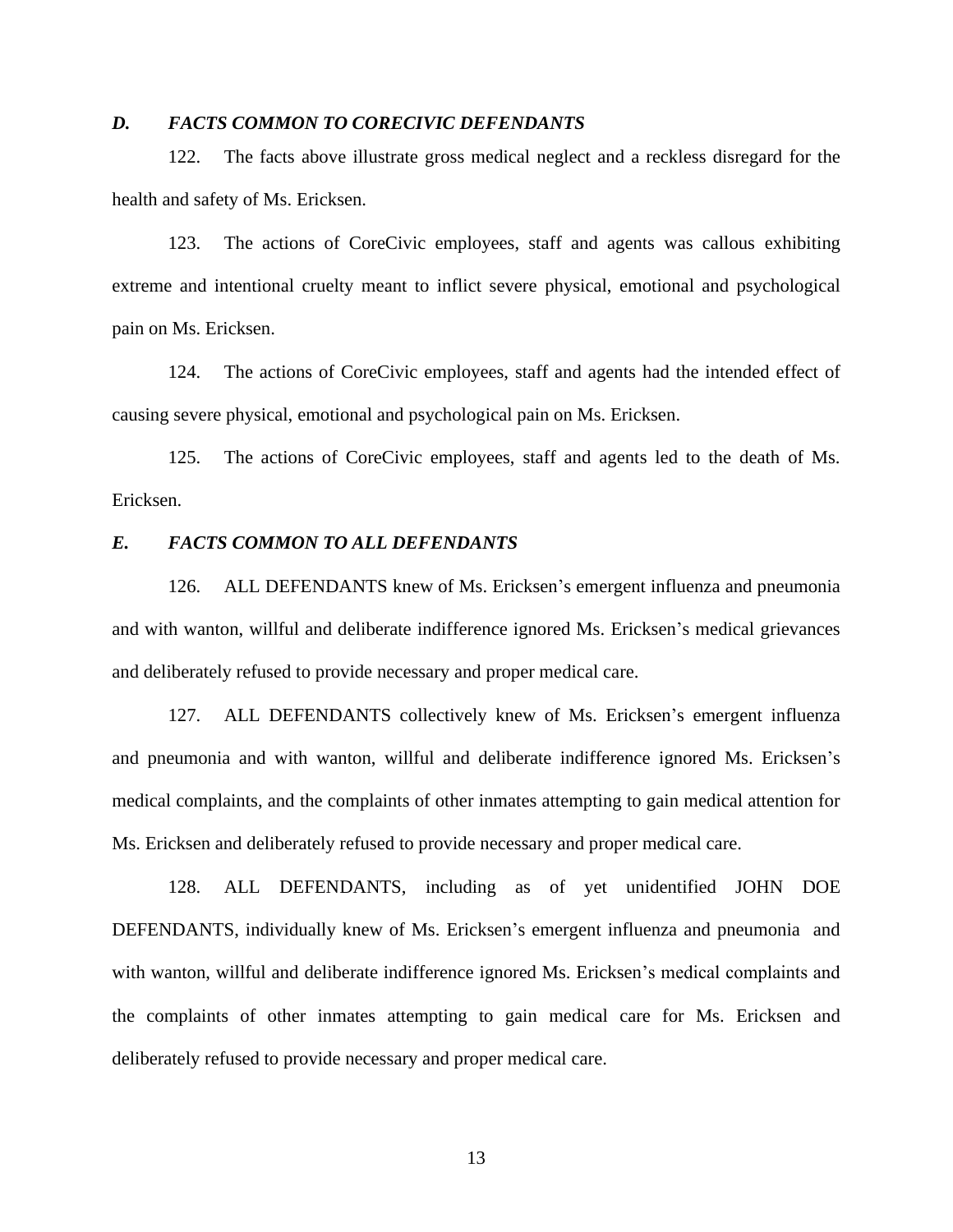129. ALL DEFENDANTS knew that Ms. Ericksen's was in need of immediate treatment to control Ms. Ericksen's emergent influenza and pneumonia .

130. ALL DEFENDANTS knew that Ms. Ericksen's emergent influenza and pneumonia was worsening.

131. ALL DEFENDANTS knew that the failure to treat emergent influenza and pneumonia constitutes recklessness under New Mexico law.

132. ALL DEFENDANTS knew that the failure to treat emergent influenza and pneumonia constitutes reckless disregard of the serious medical needs of inmates under New Mexico law.

133. ALL DEFENDANTS knew that the failure to treat emergent influenza and pneumonia constitutes deliberate indifference to the medical needs of inmates under New Mexico law.

134. ALL DEFENDANTS were complicit and acquiesced in the denial of proper medical care to Ms. Ericksen.

135. ALL DEFENDANTS conspired together to deny Ms. Ericksen necessary and proper medical care leading to the physical pain, severe emotional and psychological pain and suffering, severe and permanent physical injuries from complications from untreated and improperly treated emergent influenza and pneumonia.

## **COUNT I: MEDICAL MALPRACTICE AND NEGLIGENCE (Wexford)**

136. Ms. Ericksen, on behalf of Decedent Crystal Ericksen incorporates by reference as if fully set forth herein, each and every allegation contained in the paragraphs above.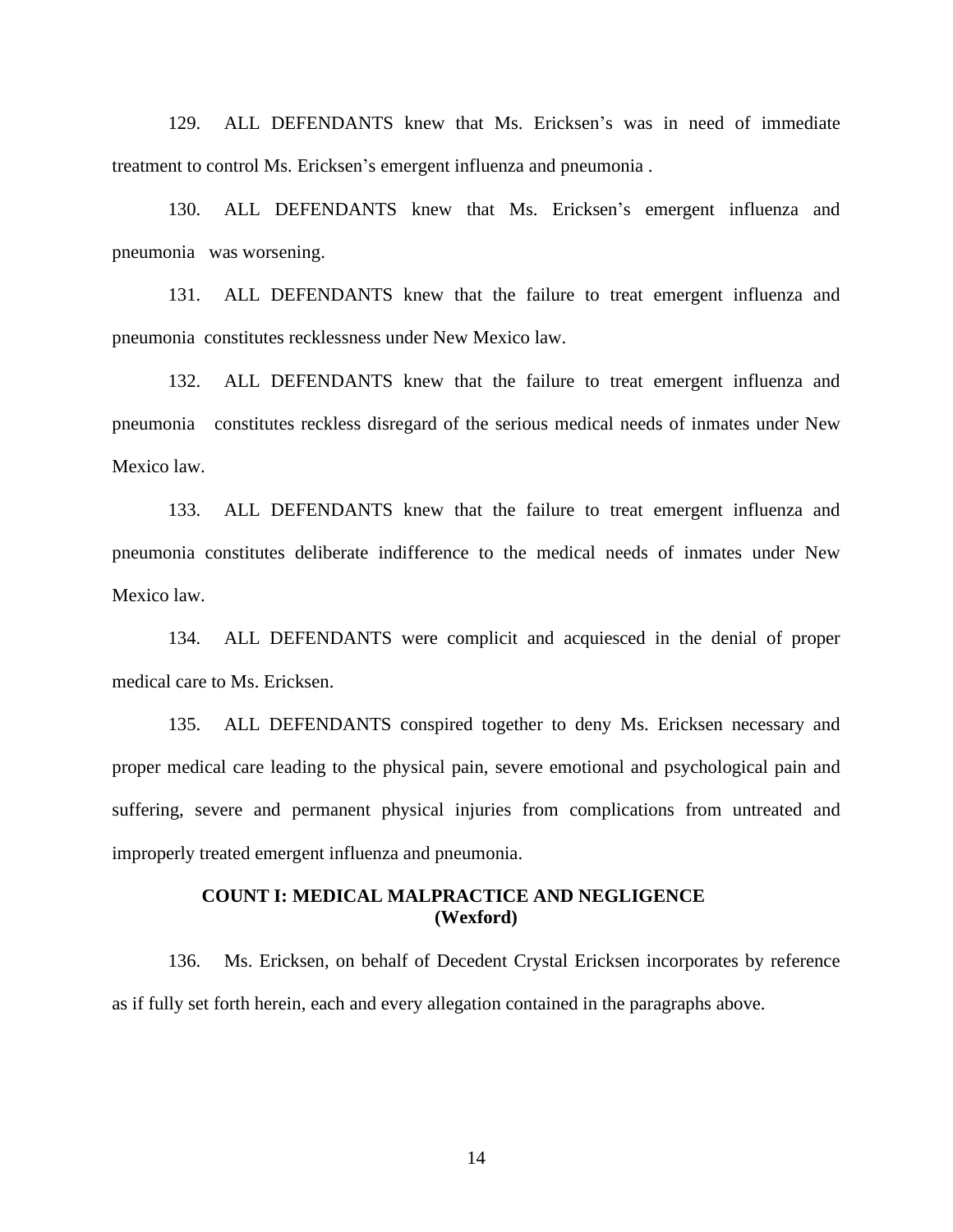137. In undertaking the diagnosis, care and treatment of Ms. Ericksen, Wexford, its employees, staff and agents were under a duty to possess and apply the knowledge, skill, and care that is used by reasonably well-qualified healthcare providers in the local community.

138. Wexford, its employees, staff and agents breached their duties and were negligent in the management of Ms. Ericksen's health and well-being.

139. The negligence, errors, acts and omissions of Wexford, include, but are not limited to:

a. Failure to establish, maintain and enforce evaluation, diagnosis and treatment guidelines and standards;

b. Failure to evaluate, treat and manage Ms. Ericksen's medical condition;

c. Failure to take the reasonable steps to acquire proper treatment for Ms. Ericksen;

d. Failure to refer Ms. Ericksen to appropriate specialists;

e. Failure to develop, employ, and follow appropriate policies and procedures with regard to the assessment, treatment, and management of influenza and pneumonia ;

f. Failure to provide Ms. Ericksen with necessary and proper pain management; and

g. Failure to protect and preserve the health of Ms. Ericksen.

140. As a direct and proximate result of the negligent acts and omissions Wexford, their employees, staff and agents, Ms. Ericksen suffered a rapid and significant deterioration in her health, along with physical, emotional, and psychological pain and suffering not presently determinable, but to be proven at the time of trial.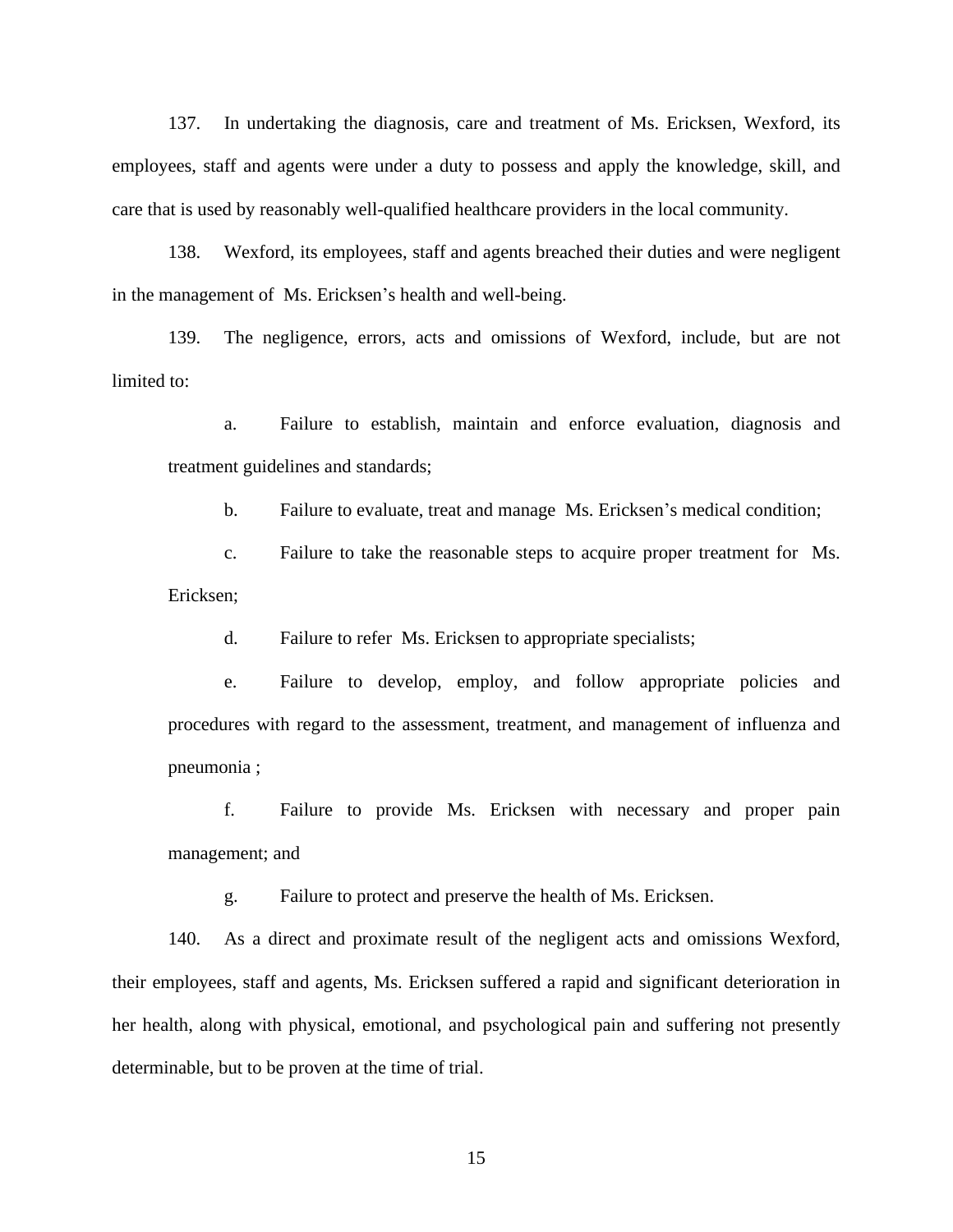141. Wexford, its employees, staff and agent's failures to assess, treat and manage Ms. Ericksen's medical condition was reckless and wanton with utter disregard for and deliberate indifference to the safety and welfare of Ms. Ericksen for which Ms. Ericksen is entitled to punitive damages.

## **COUNT II: NEGLIGENCE (NMCD DEFENDANTS)**

142. Ms. Ericksen incorporates by reference as if fully set forth herein, each and every allegation contained in the paragraphs above.

143. NMSA §41–4–6, NMSA §41–4–9 and NMSA §41–4–10.

144. NMCD is solely responsible for the medical grievance process.

145. NMCD's routine destruction of medical grievances is a direct and proximate cause of injuries to Crystal Ericksen.

146. NMCD's routine denial of medical grievances is a direct and proximate cause of injuries to Ms. Ericksen.

147. NMCD is in charge of enforcement of the terms of the PSC which creates standards and obligations for Wexford's delivery of medical services.

148. NMCD has failed to enforce important provisions of the PSC which led directly to the gross medical neglect, intentional and deliberate withholding of medical care and the consequent harm to Ms. Ericksen.

149. NMCD is solely responsible for the administration and enforcement of medical care standards in NMCD facilities.

150. NMCD determined not to enforce the NCCHC standards.

151. NMCD determined not to seek NCCHC accreditation for its facilities while Wexford was the medical provider.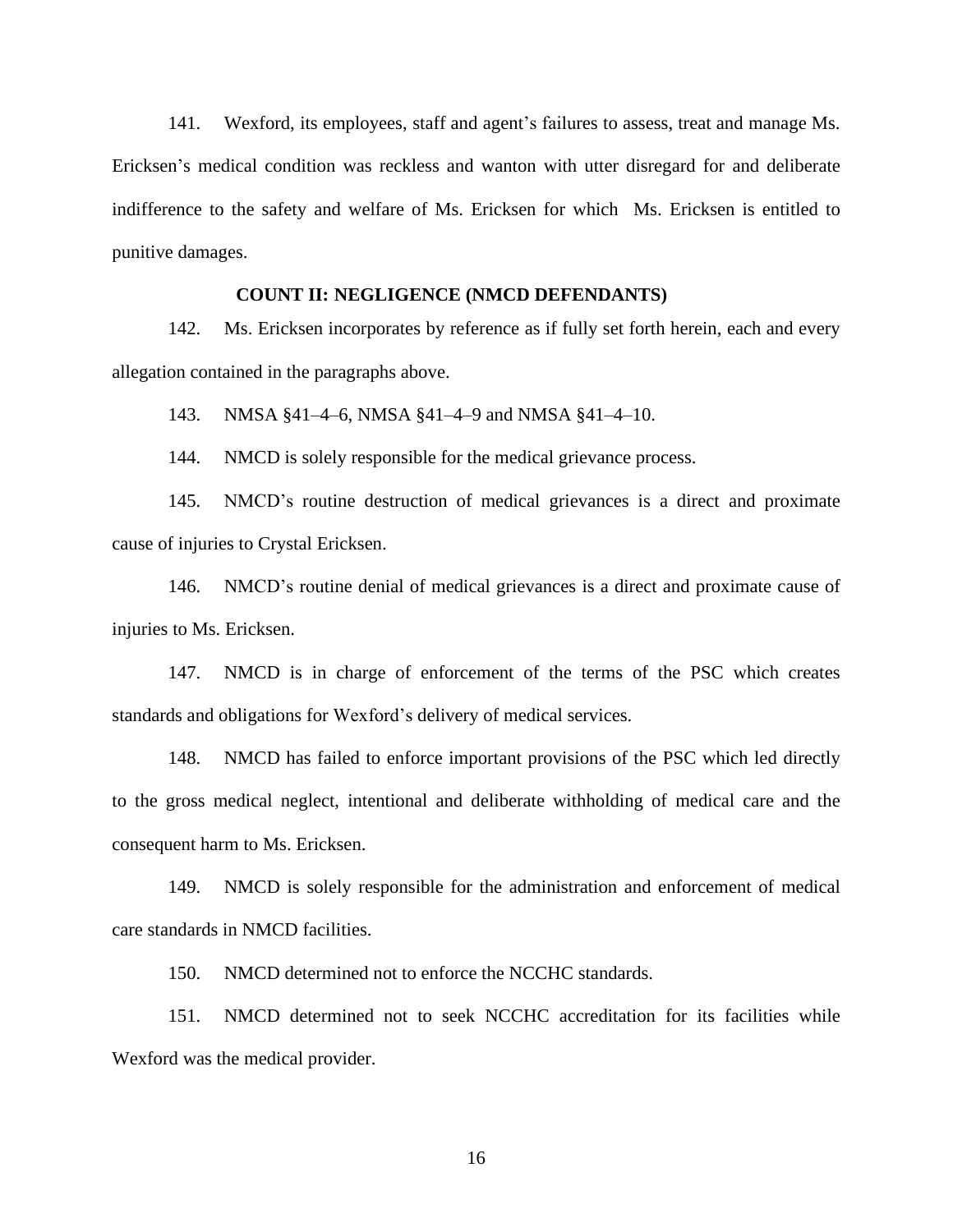152. NMCD determined not to enforce the American Correctional Association ("ACA") standards.

153. NMCD's indifference to national standards for the constitutionally acceptable medical care of inmates and NMCD's allowance of Wexford to provide services far below constitutional standards led directly to the gross medical neglect, intentional and deliberate withholding of medical care and the consequent harm to Ms. Ericksen.

154. NMCD is responsible for providing adequate health care to those it incarcerates, and to protect those inmates from risks associated with increased risks of infection or other medical emergencies.

155. With this elevated risk of harm, NMCD has an increased duty of care to these vulnerable inmates, including Ms. Ericksen.

156. NMCD maintains clinical oversight of its contractor's medical decision-making and health services operation.

157. NMCD must enforce the PSC and/or terminate independent contractors if the care provided does not meet NMCD, ACA or NCCHC standards or constitutional definitions of adequate health care.

158. NMCD did not enforce the PSC or take proper enforcement actions against Wexford, resulting in inadequate healthcare to its inmates.

159. NMCD's action and inactions were reckless, wanton, and deliberately indifferent to the medical needs of Ms. Ericksen.

160. As a result of the foregoing, Ms. Ericksen has suffered serious and permanent physical injuries, pain and suffering, severe psychological and emotional distress, and death for which Ms. Ericksen is entitled to damages.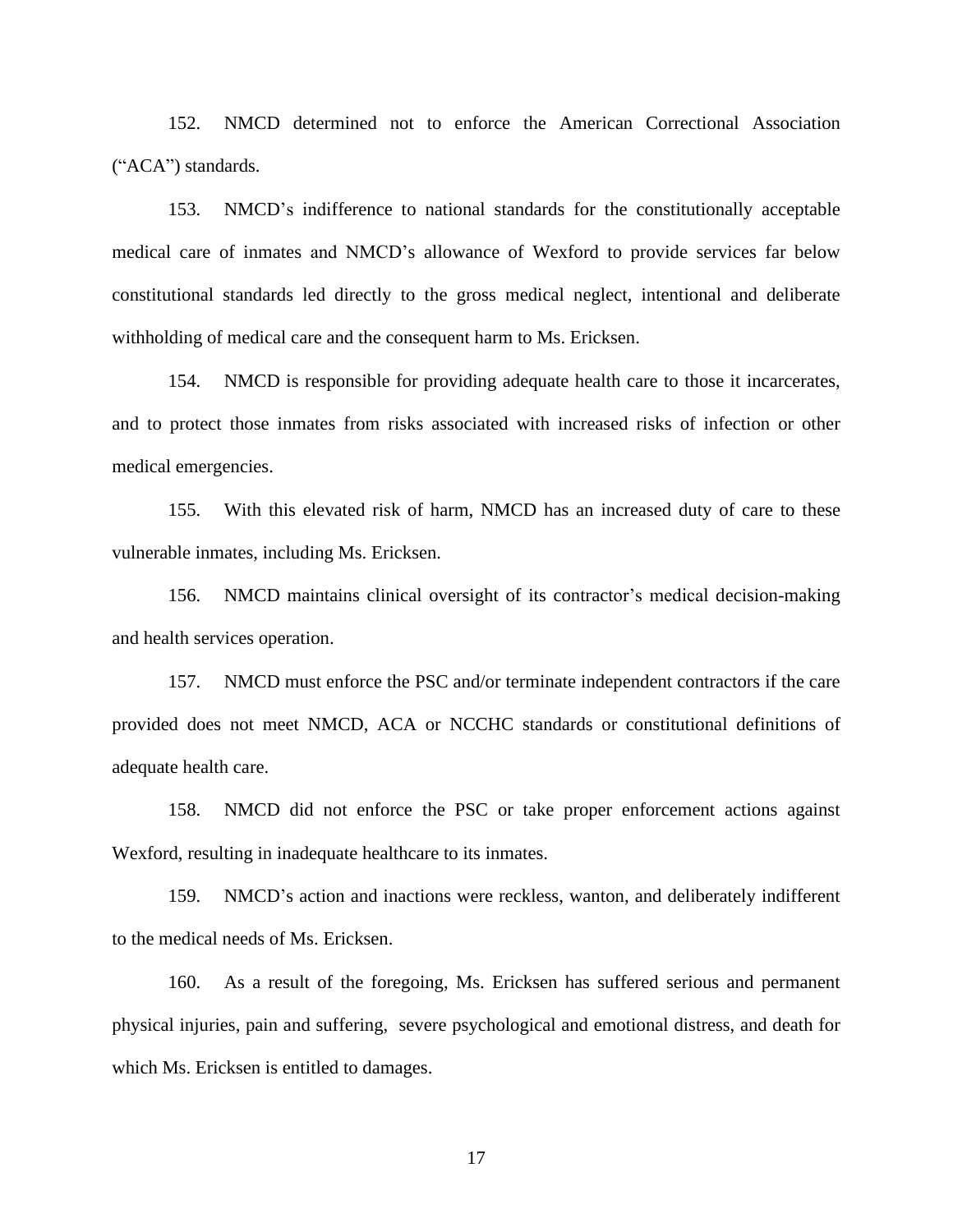#### **COUNT III: NEGLIGENCE (ALL DEFENDANTS)**

161. Ms. Ericksen incorporates by reference as if fully set forth herein, each and every allegation contained in the paragraphs above.

162. NMSA §41–4–6, NMSA §41–4–9 and NMSA §41–4–10.

163. NMCD DEFENDANTS negligently failed to oversee Wexford in the provision of medical care to NMCD inmates, which contributed to Ms. Ericksen's injuries.

164. NMCD DEFENDANTS failed to take corrective action against Wexford in clear face of recurrent and consistent negligent and reckless medical care to NMCD inmates, which contributed to Ms. Ericksen's injuries.

165. NMCD and Wexford are entrusted with the medical care of New Mexico inmates who have no other source of medical care.

166. Wexford's medical staff at WNMCF lacked sufficient expertise to assess, treat and manage Ms. Ericksen's health conditions.

167. Wexford has a duty under the PSC, ACA and NCCHC to properly refer Ms. Ericksen to be seen by a physician who could effectively treat Ms. Ericksen.

168. NMCD DEFENDANTS negligently failed to ensure that Wexford hire, train and supervise its medical providers, staff, employees and agents.

169. NMCD DEFENDANTS negligently failed to ensure that Wexford hire competent medical providers, employees, staff and agents.

170. NMCD DEFENDANTS negligently and recklessly failed to ensure that inmates, including Ms. Ericksen, were receiving proper medical care, including proper referral to specialists.

171. NMCD knew, and knows, that all referrals for specialist care are made by Wexford administrators outside of NMCD medical facilities.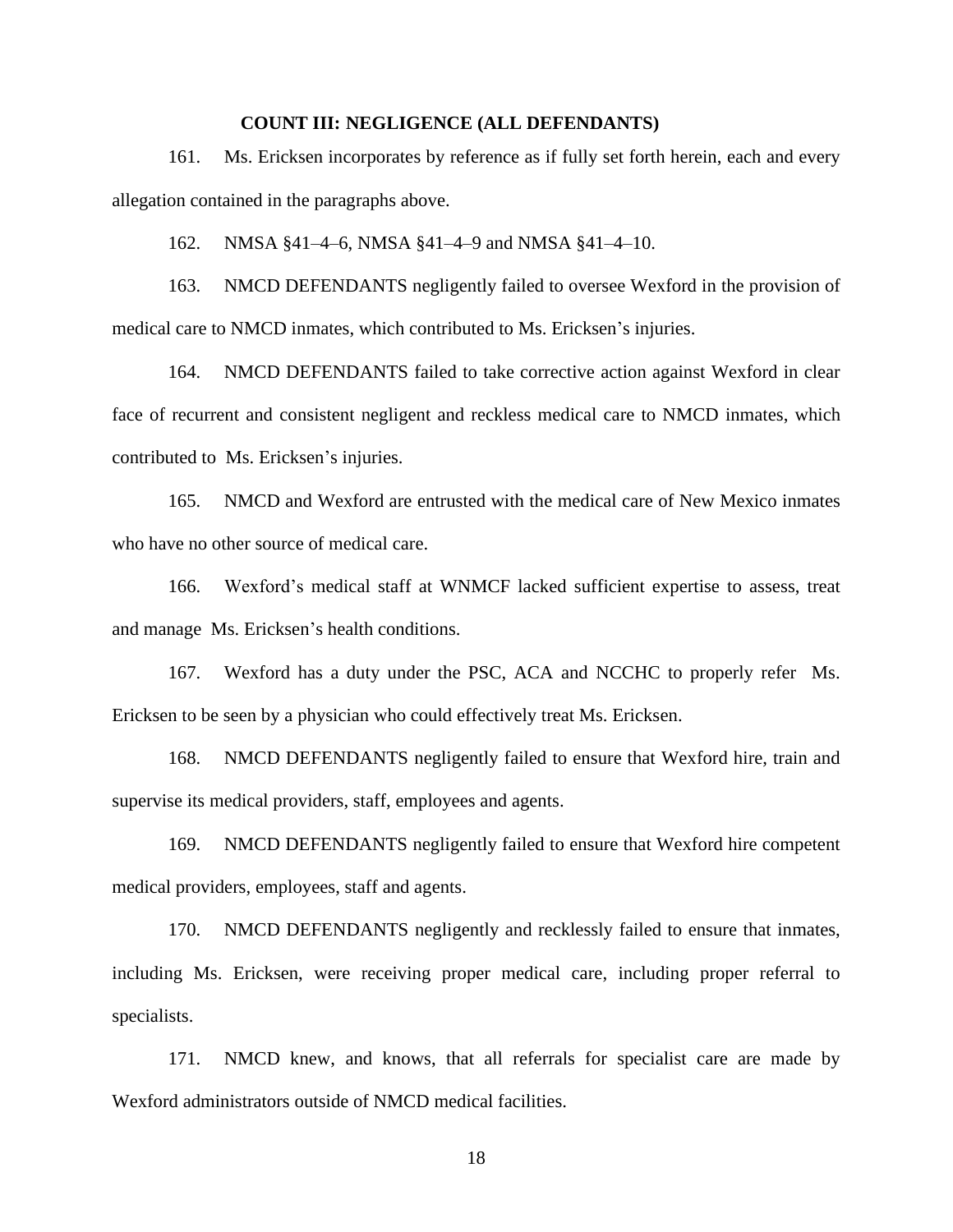172. NMCD knew, and knows, that referrals for specialist care are not made by inmates, including Ms. Ericksen's on-site medical providers, but by corporate administrative personnel.

173. NMCD knew and knows that referrals for specialist care are routinely denied by Wexford non-medical administrative personnel on the basis of costs to Wexford for said referrals.

174. NMCD DEFENDANTS negligently, intentionally and knowingly interfered in the inmate grievance process with a pattern and practice of routine denial of medical grievances without due consideration of the facts and circumstances of the grievances, which contributed to Ms. Ericksen's injuries and death.

175. NMCD DEFENDANTS negligently, recklessly, and deliberately failed to hold Wexford to standards and guidelines of the ACA or NCCHC.

176. NMCD DEFENDANTS negligently, recklessly, and deliberately failed to hold Wexford to the medical standard of care established under New Mexico law, which contributed to Ms. Ericksen's injuries and death.

177. NMCD DEFENDANTS negligently, recklessly, and deliberately failed to establish or enforce any standards at all for Wexford's provision of proper, necessary and competent medical care to NMCD inmates.

178. NMCD has a duty to operate CNMCF, GCCF and WNMCF in a safe and reasonably prudent manner.

179. This duty includes following and enforcing NMCD procedures in place to protect inmates' health and their access to healthcare.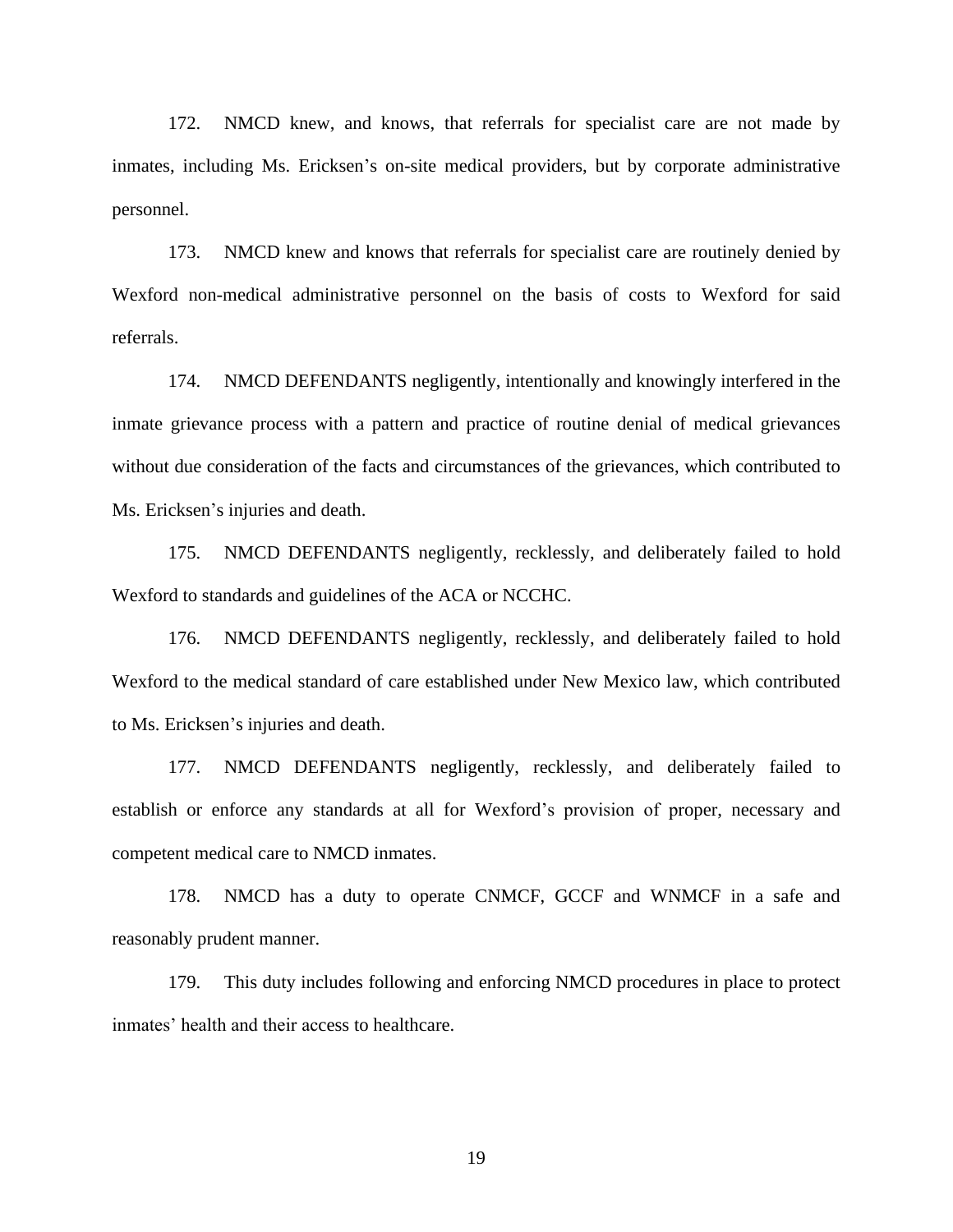180. Due to the epidemic of MRSA, osteomyelitis and other infection disease in NMCD facilities state-wide, including WNMCF, NMCD had a heightened duty of care for the protection of inmate health, including the health of Ms. Ericksen.

181. Specifically, with elevated risk of harm, NMCD has an increased duty of care to vulnerable inmates, including Ms. Ericksen.

182. NMCD has not addressed this increased risk of harm, even though NMCD policies and procedures explicitly provide for the care of inmates in need of medical treatment.

183. As such, NMCD has negligently operated WNMCF, a public facility in which it incarcerated Ms. Ericksen.

184. NMCD has created a risk to all inmates including Ms. Ericksen at WNMCF, as all inmates are owed adequate healthcare.

185. NMCD's action and inactions were reckless, wanton, and deliberately indifferent to the medical needs of Ms. Ericksen.

186. As a result of the foregoing, Ms. Ericksen has suffered serious and permanent physical injuries, pain and suffering, severe psychological and emotional distress, and death for which Ms. Ericksen's estate is entitled to damages.

### **COUNT IV: NEGLIGENT OPERATION OF A MEDICAL FACILITY (WEXFORD DEFENDANTS)**

187. Ms. Ericksen incorporates by reference as if fully set forth herein, each and every allegation contained in the paragraphs above.

188. Wexford is entrusted with the medical care of inmates who have no other source of medical care by contract with the State of New Mexico and NMCD.

189. Wexford employees, staff and agents were unqualified to care for Ms. Ericksen, and yet refused to refer Ms. Ericksen to specialists.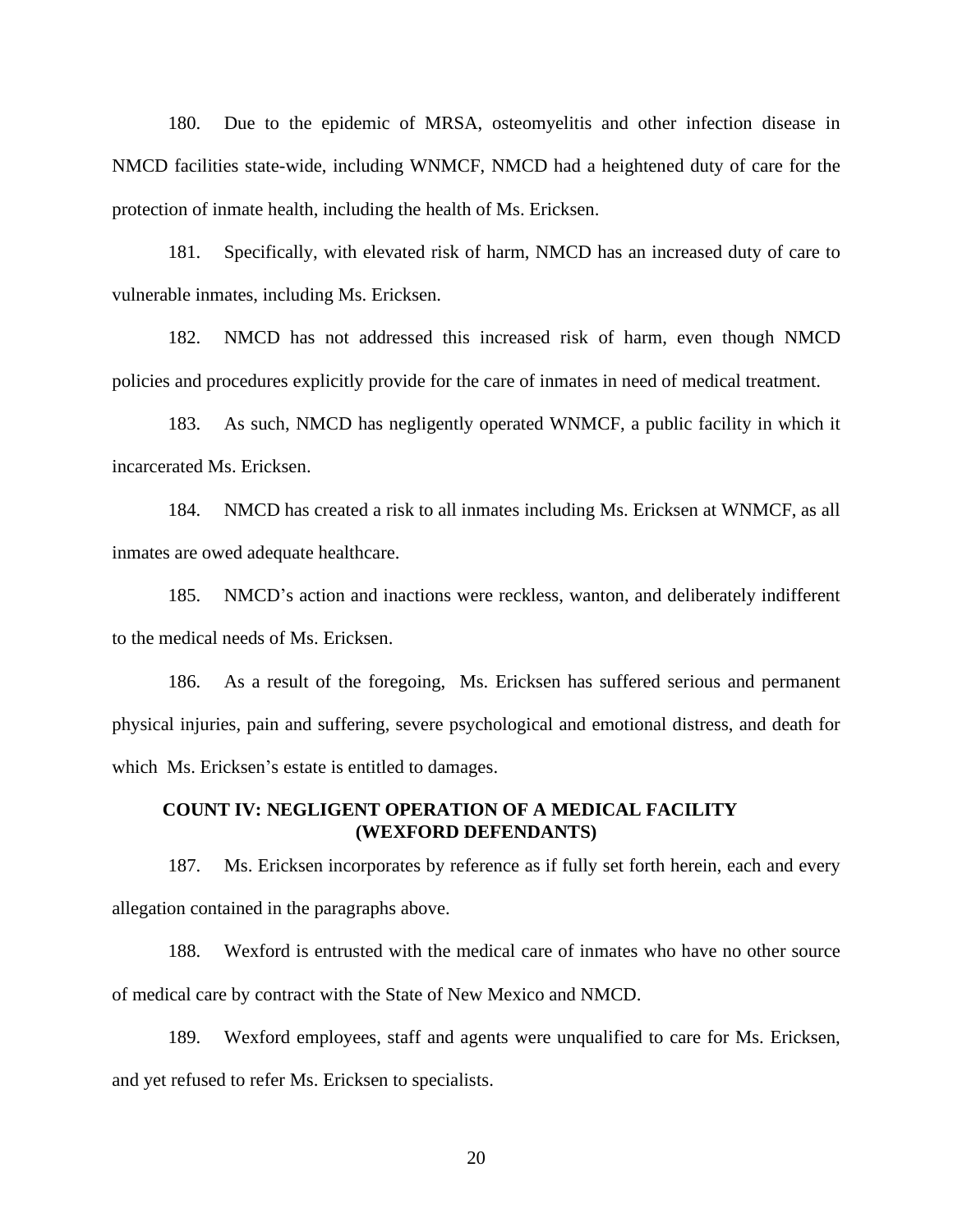190. Wexford employees, staff and agents were unqualified and delayed proper treatment for Ms. Ericksen from September 5, 2018 to March 19, 2019 when she was finally sent to UNMH for treatment.

191. Wexford DEFENDANTS' actions and inactions in failing to properly assess, treat and manage Ms. Ericksen's influenza and pneumonia and related health conditions were negligent, reckless, wanton and in deliberate disregard for the health of Ms. Ericksen.

192. Wexford DEFENDANTS' actions and inactions in failing to properly refer Ms. Ericksen to be seen by a physician who could effectively treat Ms. Ericksen were negligent, reckless, wanton and in deliberate disregard for the health of Ms. Ericksen.

193. By failing to either: (1) properly treat Ms. Ericksen's medical conditions, or (2) properly refer Ms. Ericksen to be seen by a physician who could effectively treat Ms. Ericksen, Wexford DEFENDANTS breached their duty to medically treat Ms. Ericksen in a reasonably prudent manner.

194. Decisions for referral of inmates to specialists are made by Wexford corporate administrators rather than inmate medical providers.

195. No referral to a specialist may be made without first gaining approval from Wexford corporate administrators.

196. On-site medical providers do not have the authority to directly refer an inmate to a specialist without approval of Wexford corporate administrators.

197. This process and policy is reckless and dangerous and leads to severe harm to inmates due to refusal, on costs grounds by Wexford administrators, to approve referrals to specialists.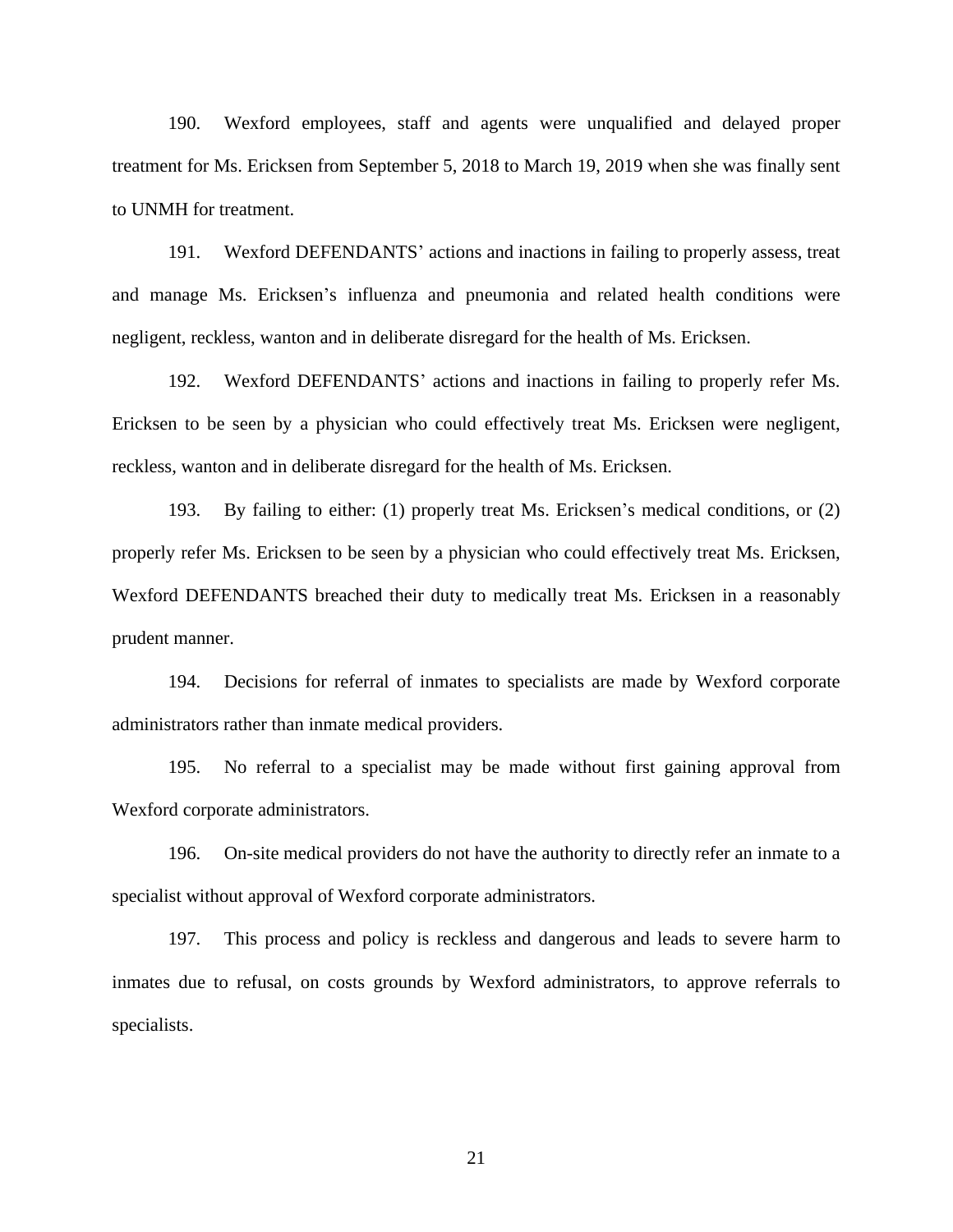198. Wexford DEFENDANTS failed to properly address Ms. Ericksen's medical condition.

199. Such conduct amounts to negligence in running a prison medical facility.

200. Such conduct amounts to negligence in the treatment of Ms. Ericksen.

201. Wexford had a duty to properly screen, supervise, educate, and train its employees regarding Ms. Ericksen and inmates with similar health conditions within the facility.

202. Wexford had a duty to allow Ms. Ericksen's on-site medical providers make referrals to specialists.

203. Wexford had a duty to properly screen, supervise, educate, and train its employees regarding proper treatment of inmates suffering influenza and pneumonia .

204. On information and belief, Wexford failed to properly train and supervise its employees, contractors, or agents in such a manner to properly and adequately assess, treat and manage Ms. Ericksen's multiple medical conditions, including influenza and pneumonia and related health conditions.

205. Wexford is bound by the PSC to obtain and maintain ACA and NCCHC accreditation under the terms of the PSC.

206. Wexford do not comply with ACA, NCCHC or New Mexico standards of healthcare.

207. As a result of the foregoing, Ms. Ericksen has suffered damages and injuries including, but not limited to, physical injuries, pain and suffering, severe psychological and emotional distress, and death for which her estate is entitled to damages.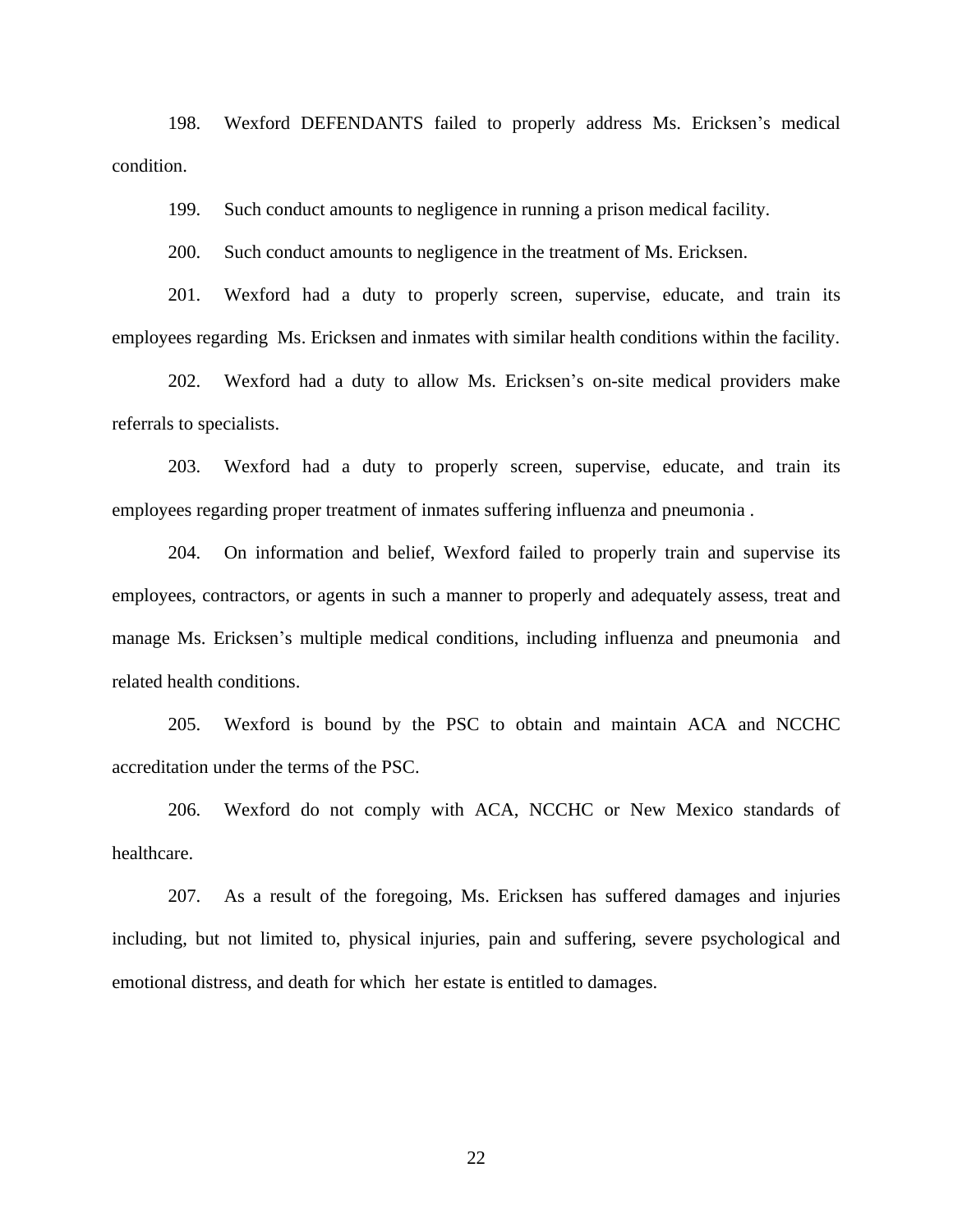208. The actions and inactions of Wexford DEFENDANTS were negligent, willful, wanton, and in gross and reckless disregard for Ms. Ericksen's well-being, entitling Ms. Ericksen to punitive damages thereon.

# **COUNT V: NEGLIGENT OPERATION OF A MEDICAL FACILITY (NMCD DEFENDANTS)**

209. Ms. Ericksen incorporates by reference as if fully set forth herein, each and every allegation contained in the paragraphs above.

210. NMSA §41–4–6, NMSA §41–4–9 and NMSA §41–4–10.

211. NMCD has authority over all NMCD correctional facilities, including WNMCF.

212. NMCD has authority and control over the operation of all medical facilities within NMCD correctional facilities, including those within WNMCF.

213. NMCD is the contracting party to the PSC entered into between NMCD and Wexford on June 1, 2016.

214. NMCD has sole authority, control and responsibility over the execution, implementation, and enforcement of the PSC.

215. NMCD has allowed numerous serious breaches and violations of the PSC, ACA and NCCHC that led to the medical neglect of Ms. Ericksen.

216. NMCD and Wexford are entrusted with the medical care of New Mexico inmates who have no other source of medical care.

217. Wexford's medical staff at WNMCF lacked sufficient expertise to assess, treat and manage Ms. Ericksen's health conditions.

218. Wexford has a duty under the PSC, ACA and NCCHC to properly refer Ms. Ericksen to be seen by a physician who could effectively treat her.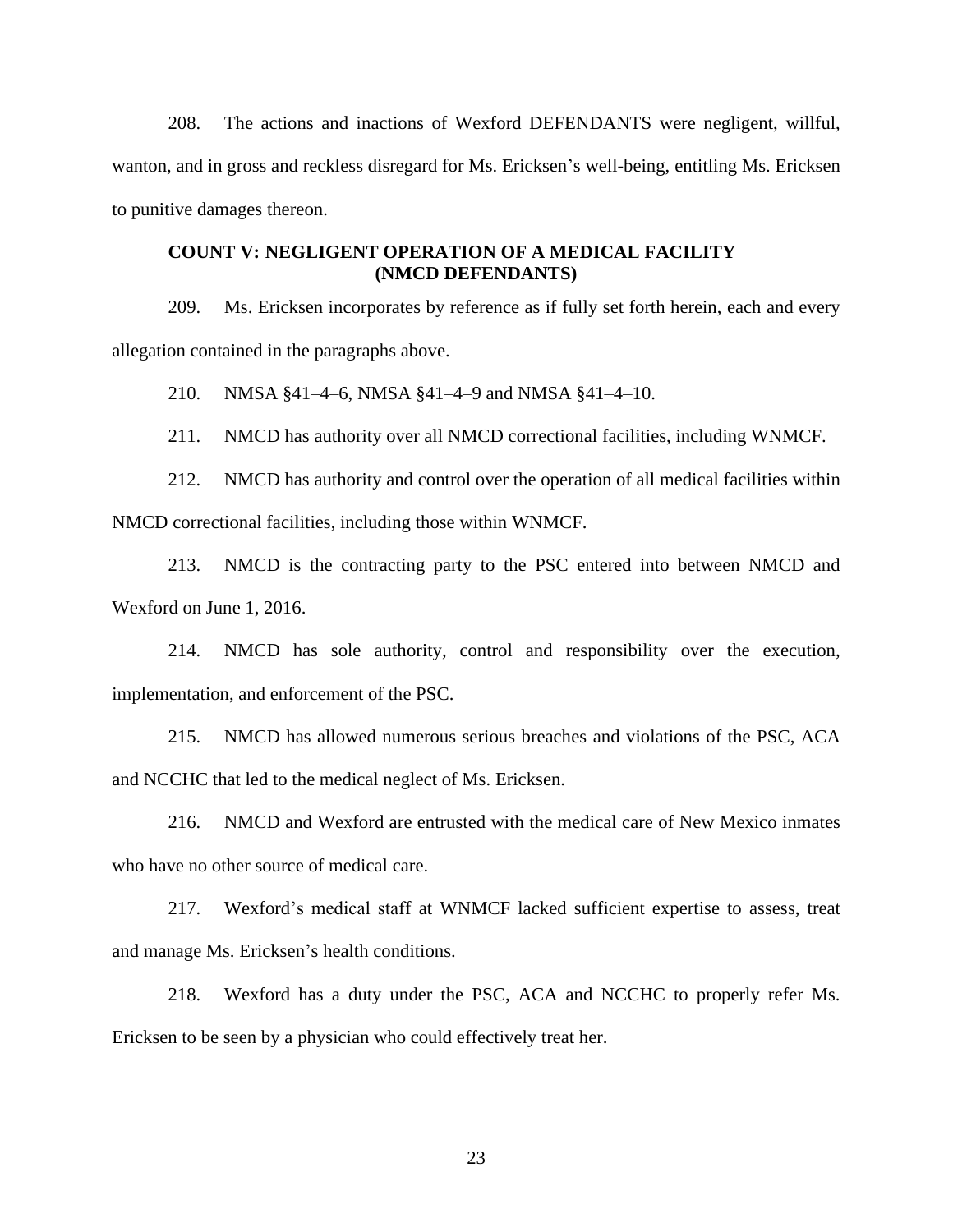219. NMCD DEFENDANTS refused or otherwise failed to enforce these provisions of the PSC, ACA and NCCHC.

220. NMCD DEFENDANTS knew that Wexford was not abiding by the terms of the PSC, ACA and NCCHC.

221. NMCD DEFENDANTS knew that Wexford was not properly and adequately treating Ms. Ericksen's medical condition.

222. NMCD DEFENDANTS knew that Wexford was not referring Ms. Ericksen to outside medical healthcare providers who could effectively and prudently treat Ms. Ericksen.

223. NMCD knew that Wexford corporate administrators were making costs rather than medically based decisions on referrals of inmates, including Ms. Ericksen, to proper specialists.

224. NMCD knew that Wexford corporate administrators were routinely denying referrals of inmates to specialists on costs rather than medical grounds.

225. Such conduct amounts to negligence in running a medical facility.

226. Such conduct amounts to negligence in the treatment of Ms. Ericksen.

227. The actions of NMCD were negligent, reckless, willful, wanton, and deliberately indifferent to the health of Ms. Ericksen.

228. NMCD DEFENDANTS have knowingly allowed, aided and abetted in Wexford's failure to obtain and maintain NCCHC accreditation.

229. Wexford has violated numerous provisions of ACA and NCCHC.

230. NMCD DEFENDANTS have taken no action to correct these violations or otherwise hold Wexford to ACA, NCCHC or New Mexico medical standards of care.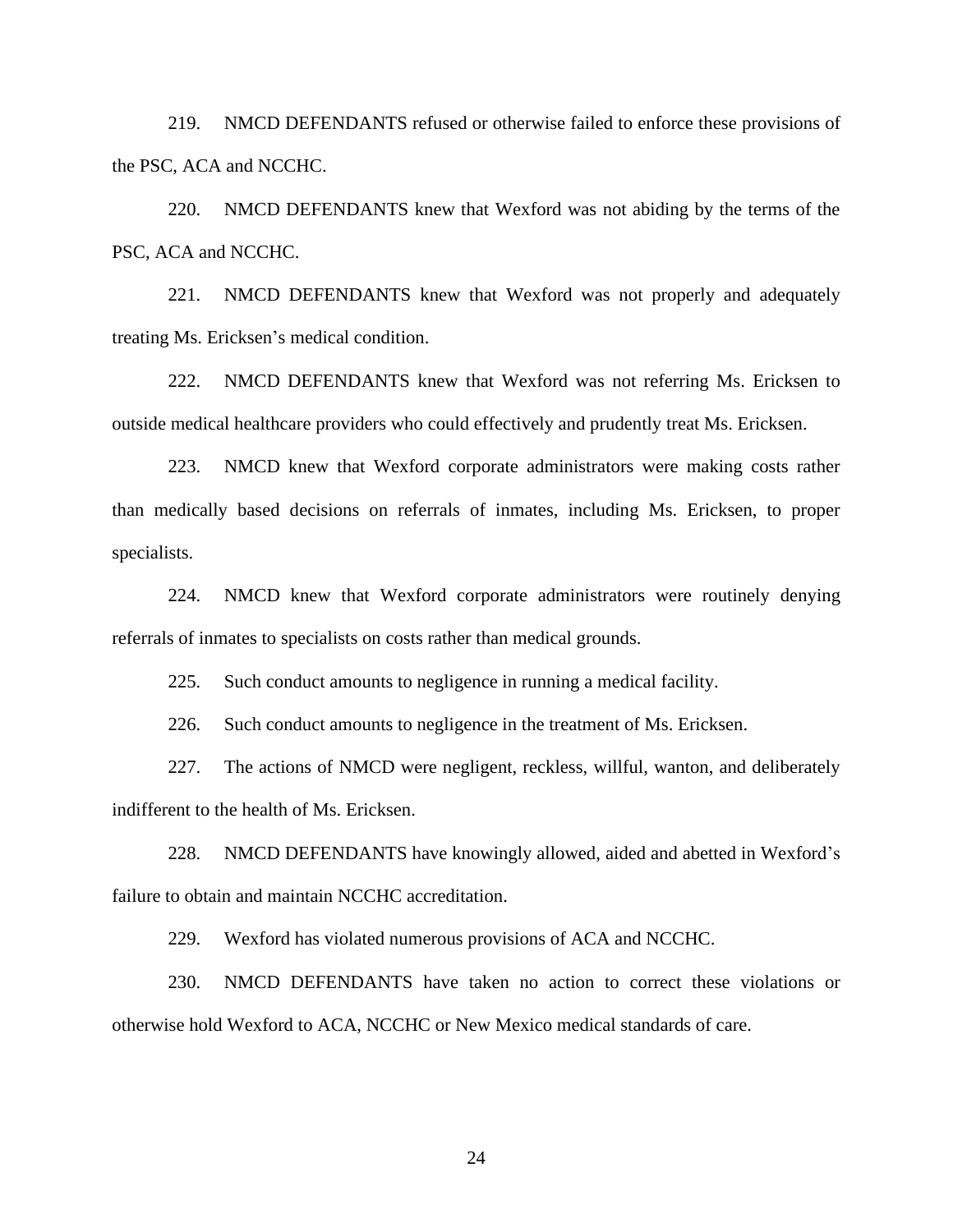231. NMCD DEFENDANTS have been complicit in the failure to adhere to the basic constitutional correctional healthcare set forth by the NCCHC through NMCD's decision to cease accreditation and compliance with the NCCHC standards.

232. NMCD DEFENDANTS have knowingly allowed and been complicit in the violation of the ACA and NCCHC minimum mandatory standards.

233. NMCD DEFENDANTS have failed to properly maintain oversight and enforcement of the PSC.

234. NMCD DEFENDANTS have failed to enforce the following provisions of the PSC:

a. The establishment of an electronic medical records system which is in fact required by both the contract and required under federal law:

b. All provisions related to ACA accreditation and compliance; and

c. Referral of inmates to specialists, when necessary, for inmate health.

235. NMCD is ultimately responsible for providing adequate health care to those it incarcerates, and to protect those inmates from risks associated with increased risks of infection or other medical emergencies.

236. Specifically, with elevated risk of harm, NMCD has an increased duty of care to vulnerable inmates, including Ms. Ericksen.

237. NMCD has clinical oversight of its contractor's medical decision-making and health services operation.

238. NMCD must enforce the PSC and/or terminate independent contractors if the care provided does not meet NMCD, ACA or NCCHC standards or constitutional definitions of adequate health care.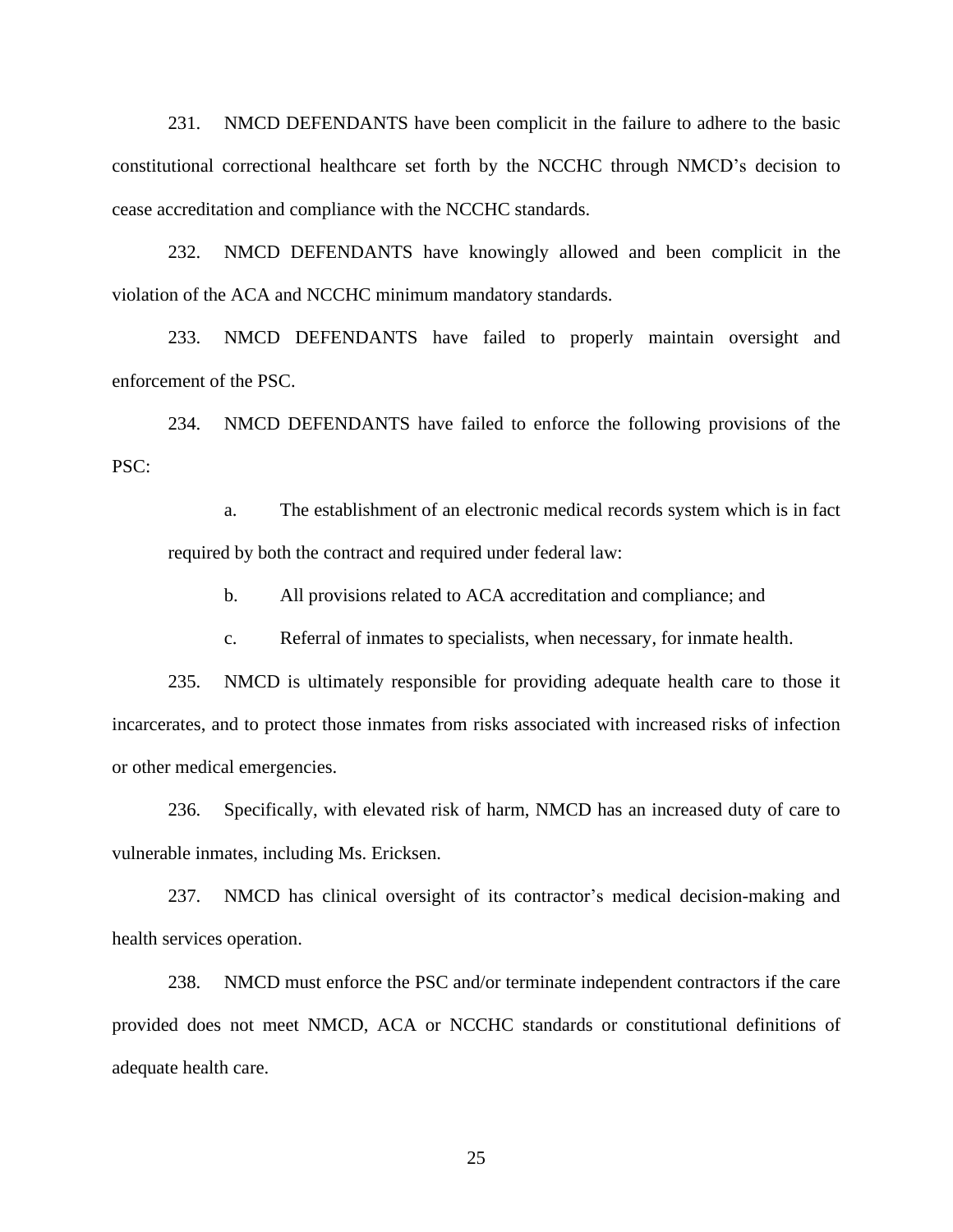239. NMCD did not enforce the PSC or take proper enforcement actions against Wexford, resulting in inadequate healthcare to its inmates, including Ms. Ericksen.

240. The failures of NMCD DEFENDANTS led to the unnecessary and easily avoidable death of Ms. Ericksen.

241. As a result of the foregoing, Ms. Ericksen suffered serious and permanent physical injuries, pain and suffering, severe psychological and emotional distress, and death for which Decedent's estate is entitled to damages.

#### **COUNT VI: NEGLIGENT HIRING, TRAINING AND SUPERVISION (WEXFORD)**

242. Ms. Ericksen incorporates by reference as if fully set forth herein, each and every allegation contained in the paragraphs above.

243. Wexford had a duty to properly screen, supervise, educate, and train its employees regarding proper treatment of inmates suffering influenza and pneumonia.

244. On information and belief, Wexford failed to properly train and supervise its employees, contractors, or agents in such a manner to properly and adequately assess, treat and manage Ms. Ericksen's influenza and pneumonia .

245. Wexford had a duty to properly screen, supervise, educate, and train its employees regarding proper treatment of diabetic patients.

246. Wexford have not established any standards for medical care.

247. Wexford has not trained or supervised its employees, staff, and agents in any standards of medical care.

248. Wexford's negligent hiring, training and supervision were the proximate cause of Ms. Ericksen's injuries and damages for which Ms. Ericksen's estate is entitled damages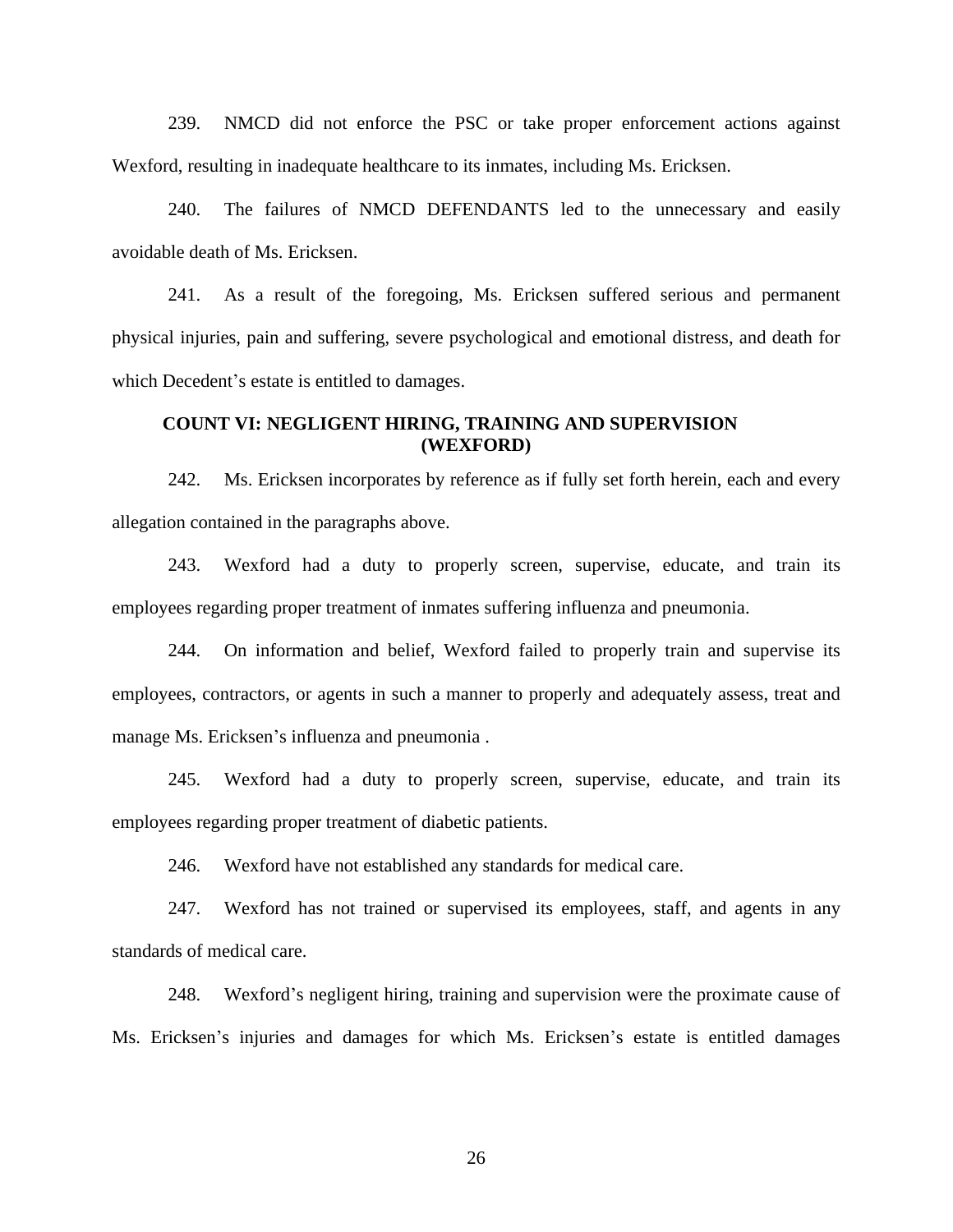including, but not limited to, physical injuries, pain and suffering, severe psychological and emotional distress, and death.

249. Wexford's negligent hiring, training and supervision was willful, deliberate and in wanton disregard for the health and safety of Ms. Ericksen.

250. Wexford had a duty to allow Ms. Ericksen's medical providers to make referrals to specialist.

251. Upon information and belief, Wexford breached this duty with decisions for referral of inmates made by Wexford corporate administrators rather than inmate medical providers.

252. Upon information and belief, no referral to a specialist may be made without first gaining approval from Wexford corporate administrators.

253. Upon information and belief, , on-site medical providers do not have the authority to directly refer an inmate to a specialist without approval of Wexford corporate administrators.

254. Upon information and belief, approval of referrals by Wexford corporate administrators are made on costs rather than medical grounds.

255. This process and policy is reckless and dangerous and leads to severe harm to inmates due to refusal on costs grounds by Wexford administrators to approve referrals to specialists.

256. Ms. Ericksen's estate is entitled to recovery for Ms. Ericksen's injuries and damages including, but not limited to, physical injuries, pain and suffering, and severe psychological and emotional distress.

257. Ms. Ericksen's estate is entitled to punitive damages against Wexford.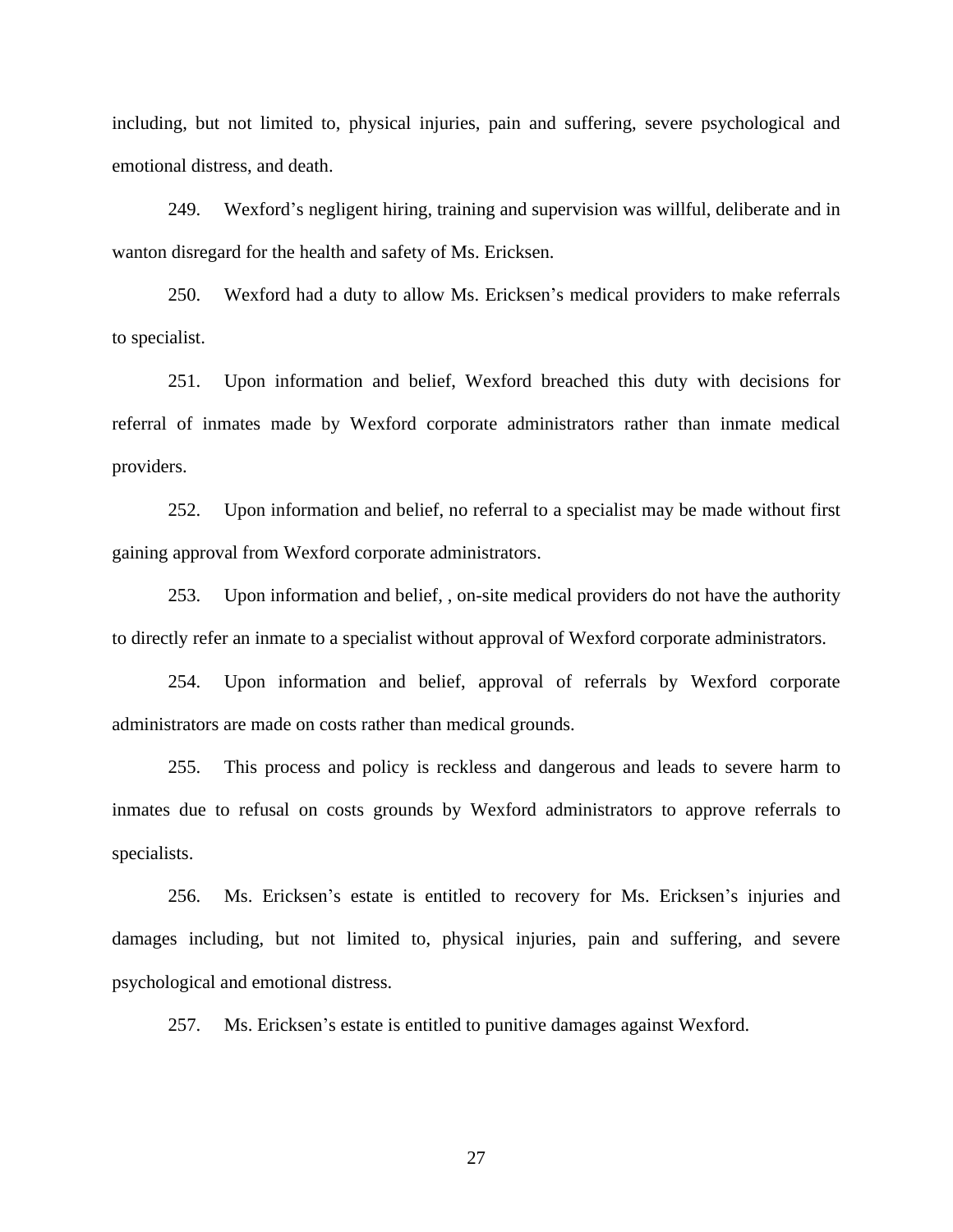## **COUNT VII: INTENTIONAL INFLICTION OF EMOTIONAL DISTRESS (WEXFORD)**

258. Ms. Ericksen incorporates by reference as if fully set forth herein, each and every allegation contained in the paragraphs above.

259. Wexford DEFENDANTS intentionally denied Ms. Ericksen proper and necessary medical care for Ms. Ericksen's influenza and pneumonia .

260. Wexford DEFENDANTS failed to take action to provide proper medical care despite numerous requests for medical care from both Ms. Ericksen and other inmates on her behalf.

261. The conduct of Wexford DEFENDANTS was extreme, outrageous, and intentional and in deliberate disregard for Ms. Ericksen's physical and mental health.

262. Ms. Ericksen suffered severe emotional distress as a result of the conduct of DEFENDANTS.

263. As a result of the foregoing, Ms. Ericksen has suffered serious and permanent physical injuries, pain and suffering, severe psychological and emotional distress, and death, for which Ms. Ericksen's estate is entitled to damages, including punitive damages.

## **COUNT VIII: CIVIL CONSPIRACY TO DENY MEDICAL CARE (WEXFORD and CORECIVIC)**

264. Ms. Ericksen incorporates by reference as if fully set forth herein, each and every allegation contained in the paragraphs above.

265. The facts illustrated above show a conspiracy on the part of NMCD DEFENDANTS, Wexford and CoreCivic to deny M s. E r i c k s e n necessary, proper and constitutionally necessary medical care.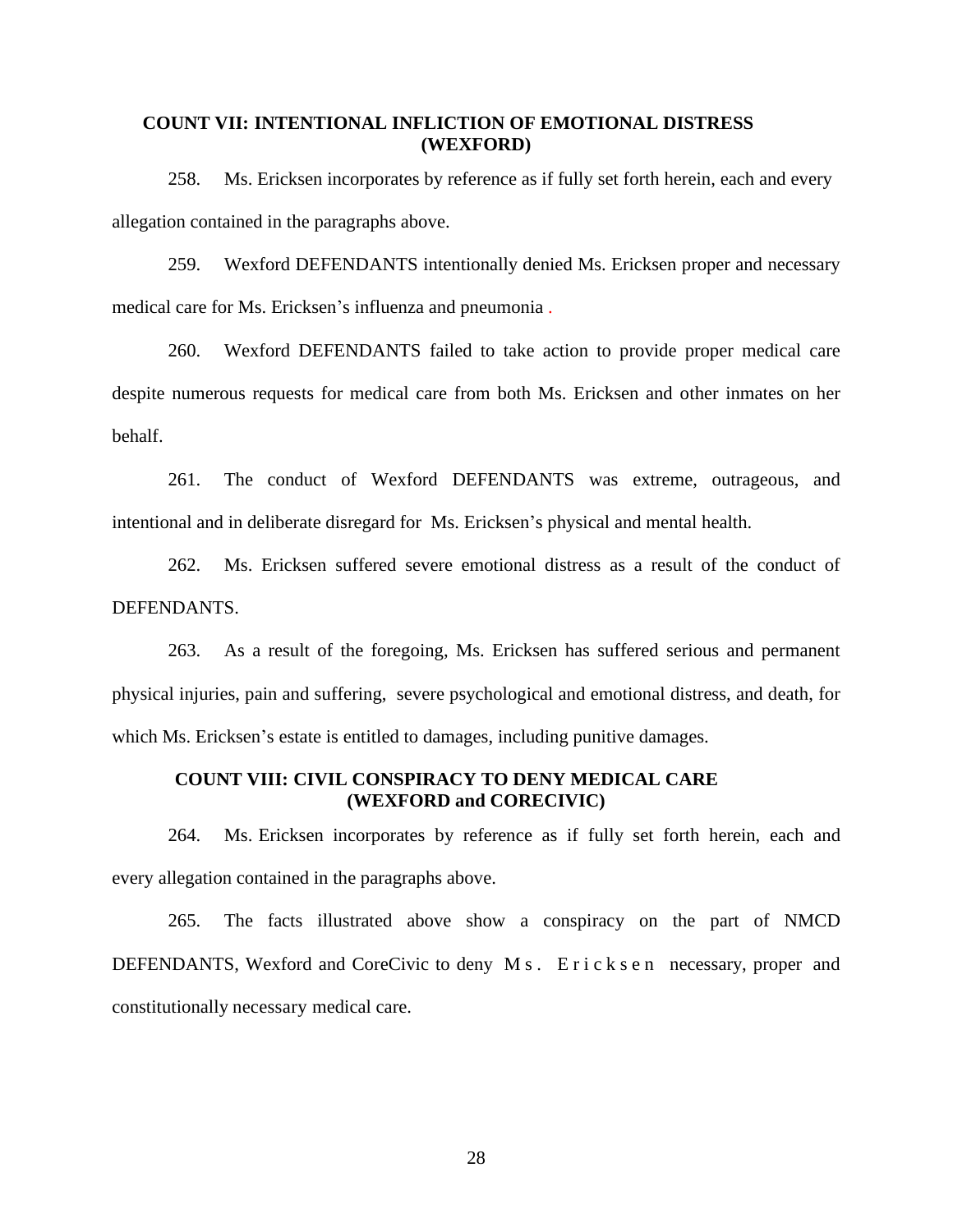266. As a result of said conspiracy, Ms. Ericksen suffered, and continues to suffer, severe physical and emotional distress as a result of the conduct of NMCD, Wexford and CoreCivic.

267. Ms. Ericksen's Estate is entitled to recovery for Ms. Ericksen's injuries and damages, including but not limited to, physical injuries, pain and suffering, severe psychological and emotional distress, and death.

268. Ms. Ericksen's estate is entitled to damages, including punitive damages, against Wexford.

269. There is no Tort Claims Act waiver for civil conspiracy for NMCD.

270. Ms. Ericksen's estate is entitled to punitive damages against Wexford and CoreCivic DEFENDANTS.

#### **COUNT IX:** *RESPONDEAT SUPERIOR* **AND AGENCY (WEXFORD)**

271. Ms. Ericksen incorporates by reference as if fully set forth herein, each and every allegation contained in the paragraphs above.

272. Wexford are responsible to Ms. Ericksen's estate under the doctrine of *respondeat superior* for the conduct of its employees, staff, and agents.

273. Wexford are responsible to Ms. Ericksen's estate under the doctrine of agency for the conduct of its employees, staff, and agents.

#### **COUNT X:** *RESPONDEAT SUPERIOR* **AND AGENCY (CORECIVIC)**

274. Ms. Ericksen incorporates by reference as if fully set forth herein, each and every allegation contained in the paragraphs above.

275. CoreCivic is responsible to Ms. Ericksen's estate under the doctrine of *respondeat superior* for the conduct of its employees, staff and agents.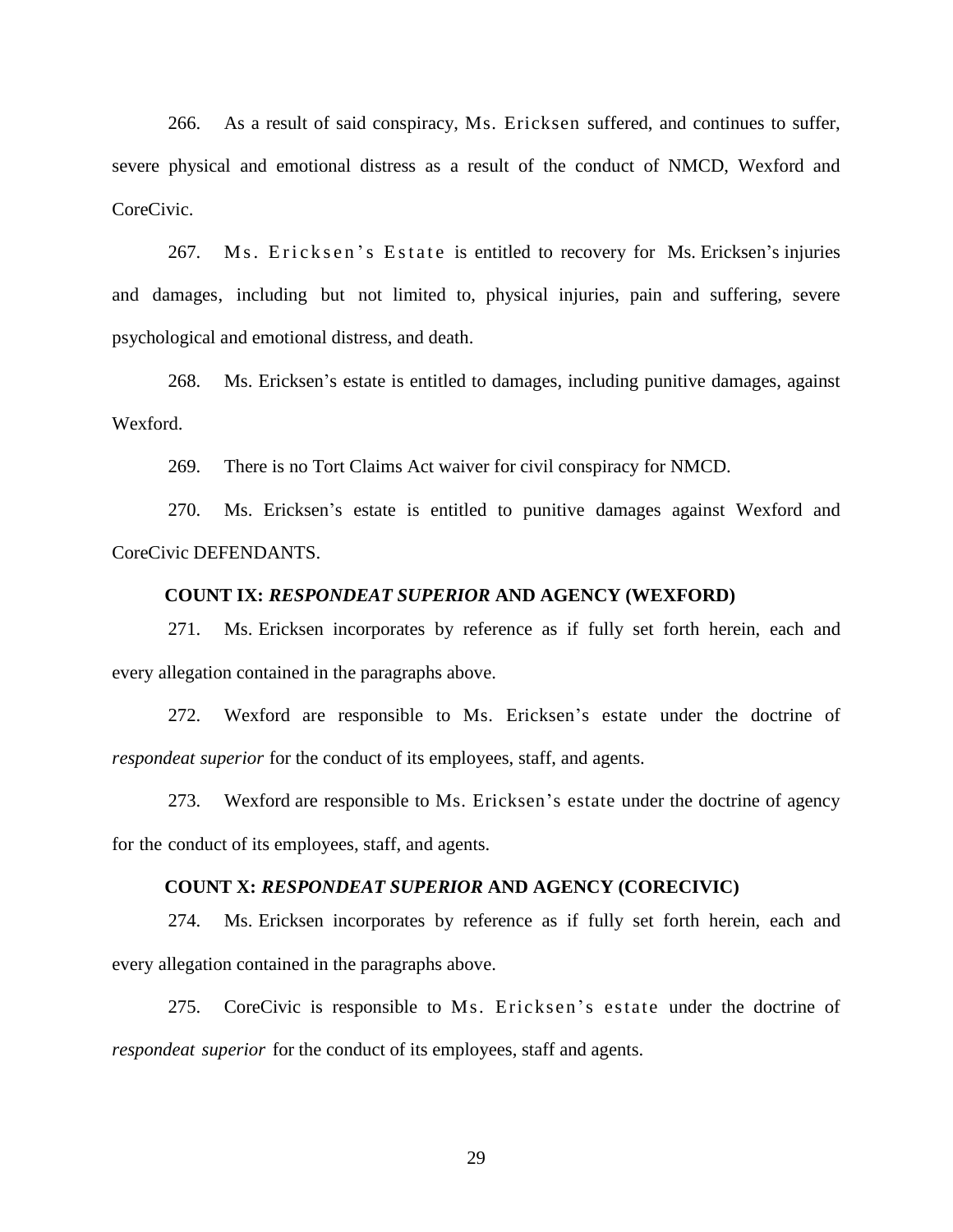276. CoreCivic is responsible to Ms. Ericksen's estate under the doctrine of agency for the conduct of its employees, staff and agents.

#### **COUNT XI:** *RES IPSA LOQUITUR* **(ALL DEFENDANTS)**

277. Ms. Ericksen incorporates by reference as if fully set forth herein, each and every allegation contained in the paragraphs above.

278. The injuries and damages suffered by Ms. Ericksen were proximately caused by wanton, willful and reckless actions, and inactions of ALL DEFENDANTS.

279. It was the responsibility of Wexford to manage and control their medical staff and the care and treatment of Ms. Ericksen.

280. The events causing the injuries and damages to M<sub>s</sub>. Ericksen were of a kind which would not ordinarily occur in the absence of negligence on the part of Wexford DEFENDANTS.

281. The doctrine of *res ipsa loquitur* is applicable as a theory of negligence, causation and damages in this case and appropriately pled herein.

282. Ms. Ericksen's estate is entitled to recover for Ms. Ericksen's injuries and damages, including but not limited to, physical injuries, pain and suffering, severe psychological and emotional distress, and death.

283. Ms. Ericksen's estate is entitled to punitive damages against Wexford DEFENDANTS.

#### **COUNT XII: PUNITIVE DAMAGES (WEXFORD and CORECIVIC)**

284. Ms. Ericksen incorporates by reference as if fully set forth herein, each and every allegation contained in the paragraphs above.

285. The acts and omissions complained of in the causes of action stated above, upon information and belief, are believed to be of such an egregious nature, in reckless, wanton,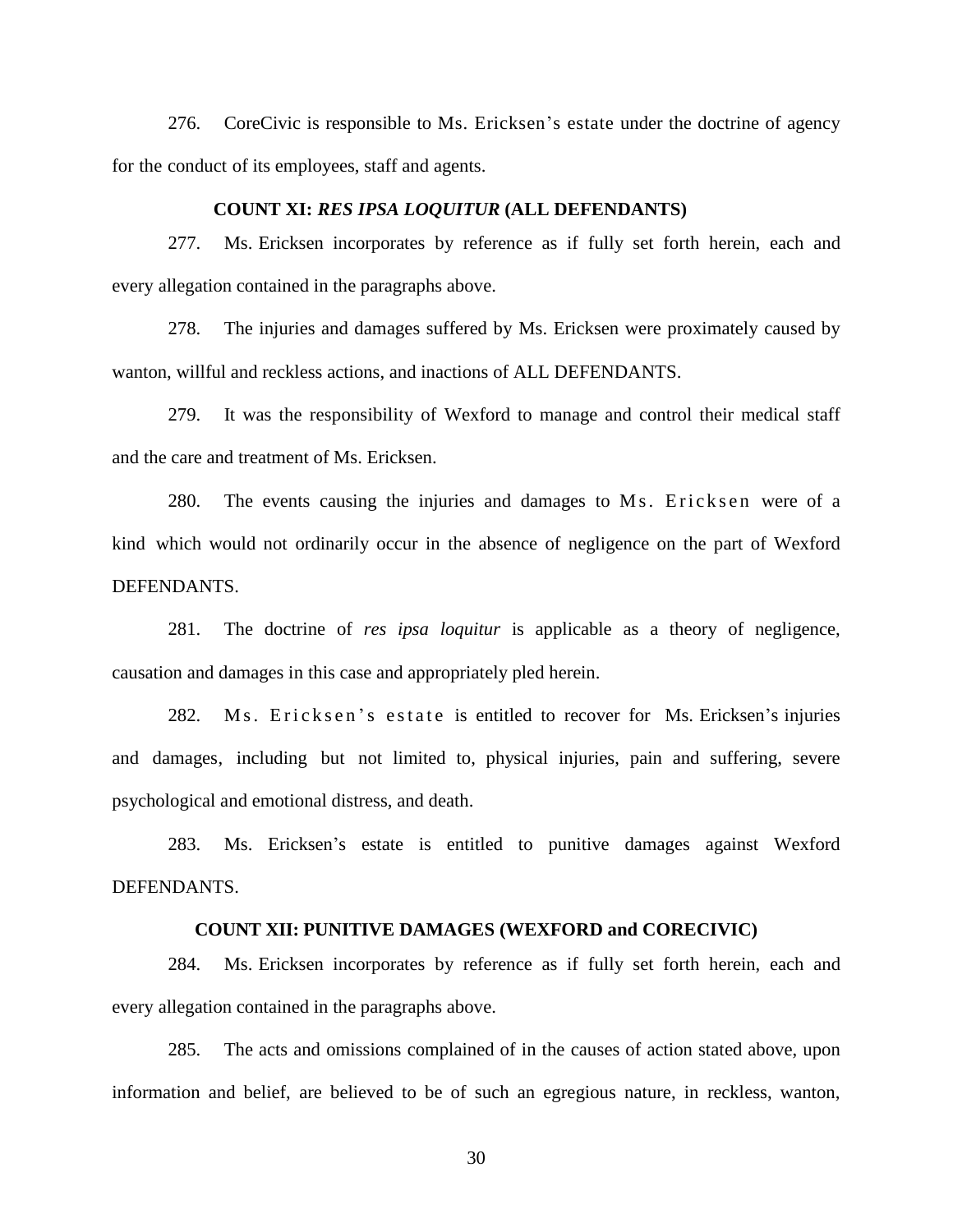willful, deliberate and total disregard to the health of Crystal Ericksen, that in addition to the actual damages ascertained and demonstrated by a preponderance of the evidence, that punitive damages or exemplary damages to punish and deter these types of acts and omissions from occurring in the future, are appropriate.

**WHEREFORE**, Ms. Ericksen requests judgment as follows:

A. Compensatory damages against all DEFENDANTS, jointly and severally, in an amount to be determined by this Court as adequate for pain, suffering, injuries, and death to Crystal Ericksen;

B. Compensatory damages against all DEFENDANTS, jointly and severally, in an amount to be determined by this Court as adequate for Wexford and CoreCivic DEFENDANTS' intentional infliction of emotional distress:

C. Punitive damages in an undetermined amount against Wexford and CoreCivic:

D. Costs incurred by Ms. Ericksen, including pre-judgment and post-judgment interest; and

E. Such other and further relief as the Court deems just and proper.

Respectfully Submitted:

COLLINS & COLLINS, P.C.

#### */s/ Parrish Collins*

Parrish Collins P. O. Box 506 Albuquerque, NM 87103 505-242-5958 [parrish@collinsattorneys.com](mailto:parrish@collinsattorneys.com)

-and-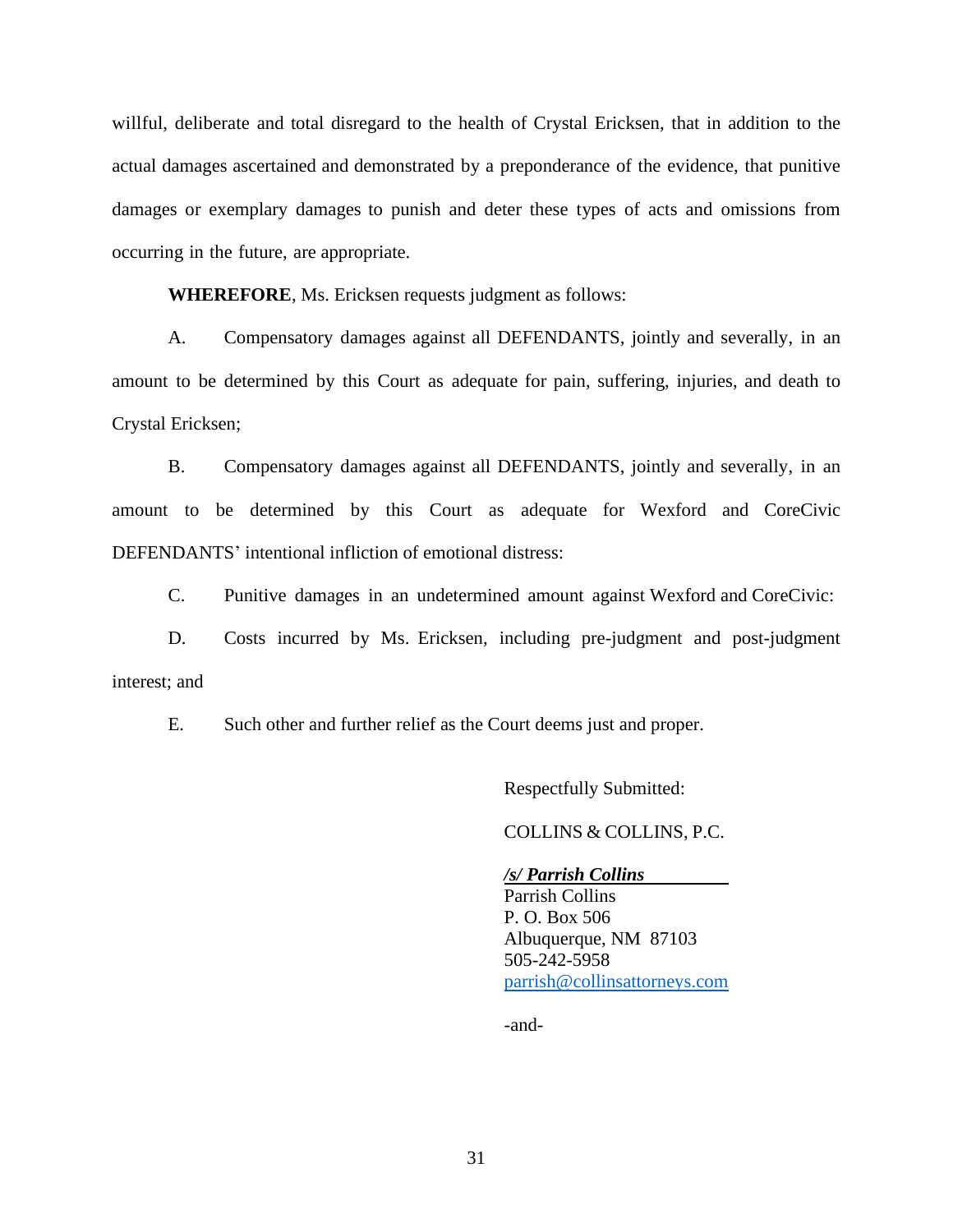# GUEBERT GENTILE & PIAZZA, P.C.

# */s/ Elizabeth Piazza*

Terry R. Guebert Robert Gentile Elizabeth Piazza P.O. Box 93880 Albuquerque, NM 87109 (505) 823-2300 [tguebert@guebertlaw.com](mailto:tguebert@guebertlaw.com) [rgentile@guebertlaw.com](mailto:rgentile@guebertlaw.com)

*Attorneys for Plaintiff*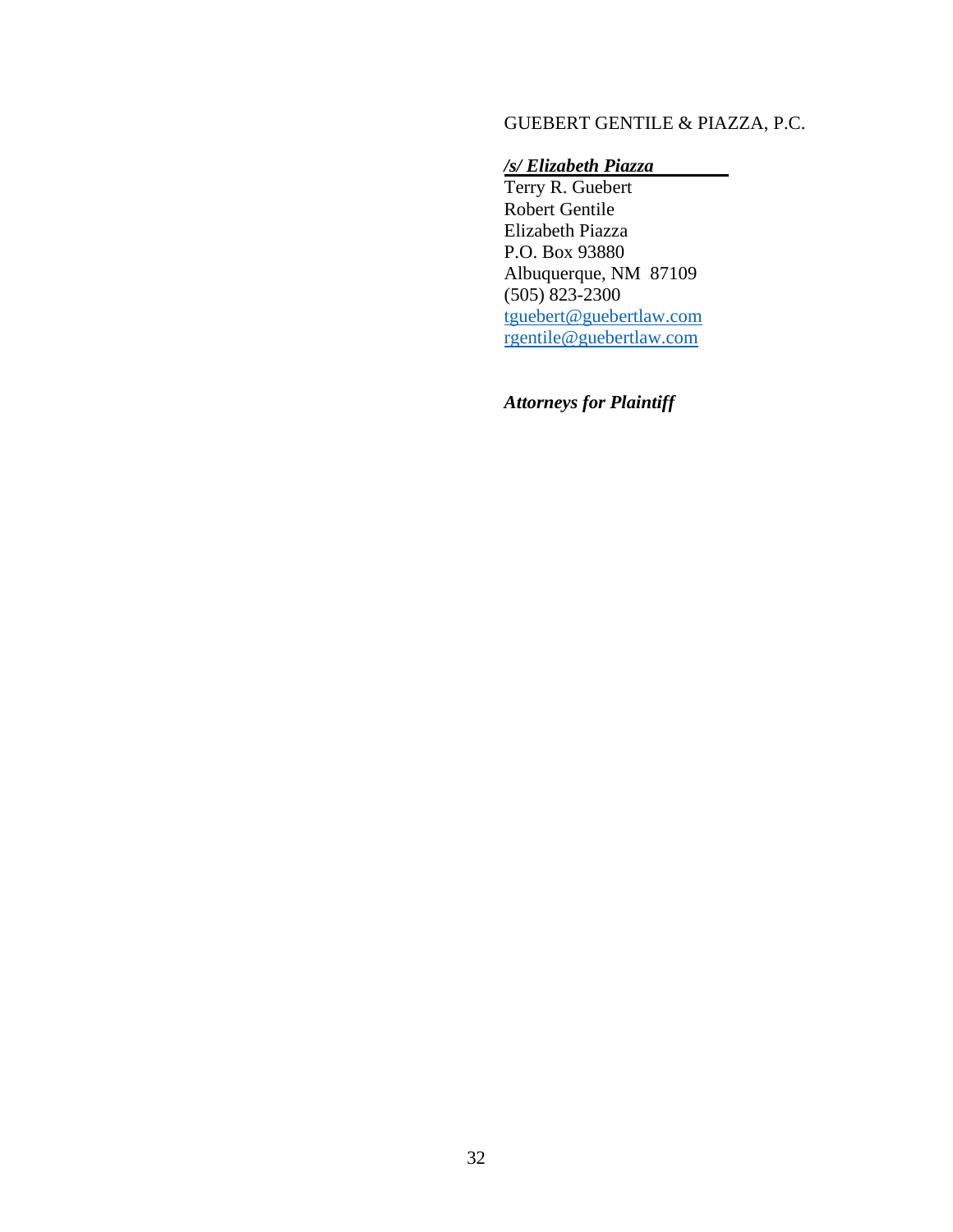# **Collins & Collins, P.C.**

Attorneys at Law PO Box 506 Albuquerque, NM 87103-0506

March 11, 2020

## **NOTICE OF TORT CLAIM**

Vincent Vigil, Warden Western New Mexico Correctional Facility P.O. Drawer 250 Grants, New Mexico 87020 Via Fax to (505) 827-8533 & USPS

New Mexico Corrections Department P. O. Box 27116 Santa Fe, NM 87502-0116 Via Fax to (505) 827-8533 & USPS

Risk Management Claims Bureau P.O. Box 6850 Santa Fe, NM 87502 Via Fax to (505) 827-2969 & USPS

RE: Crystal Ericksen Estate v. Western New Mexico Correctional Facility, New Mexico Corrections Department, the State of New Mexico, Centurion Correctional Healthcare of New Mexico, LLC, Wexford Health Services, et. al., Date of Incident: January 9, 2020

Gentlemen:

This letter is intended to provide written notice to the above captioned parties under the Tort Claims Act, NMSA 1978,  $\S$  41-4-1 to -4-27 regarding the actions and inaction of New Mexico Corrections Department (and their employees, staff contractors and other agents) in their negligence related to their failure to provide proper supervision and medical care to Ms. Crystal Ericksen. Said negligence resulted in the death of Ms. Ericksen on January 9, 2020 at the Western New Mexico Correctional Facility located in Grants, New Mexico.

Specifically, Ms. Ericksen had been complaining for weeks and reported a variety of symptoms Her requests for medical care were ignored. During the month of January 2020, the pain and discomfort had reached unbearable levels and many other inmates also asked that she be given appropriate care. Again, all such requests were ignored. Ms. Ericksen finally collapsed and was taken by emergency transport to the hospital where she subsequently died on or about January 9, 2020.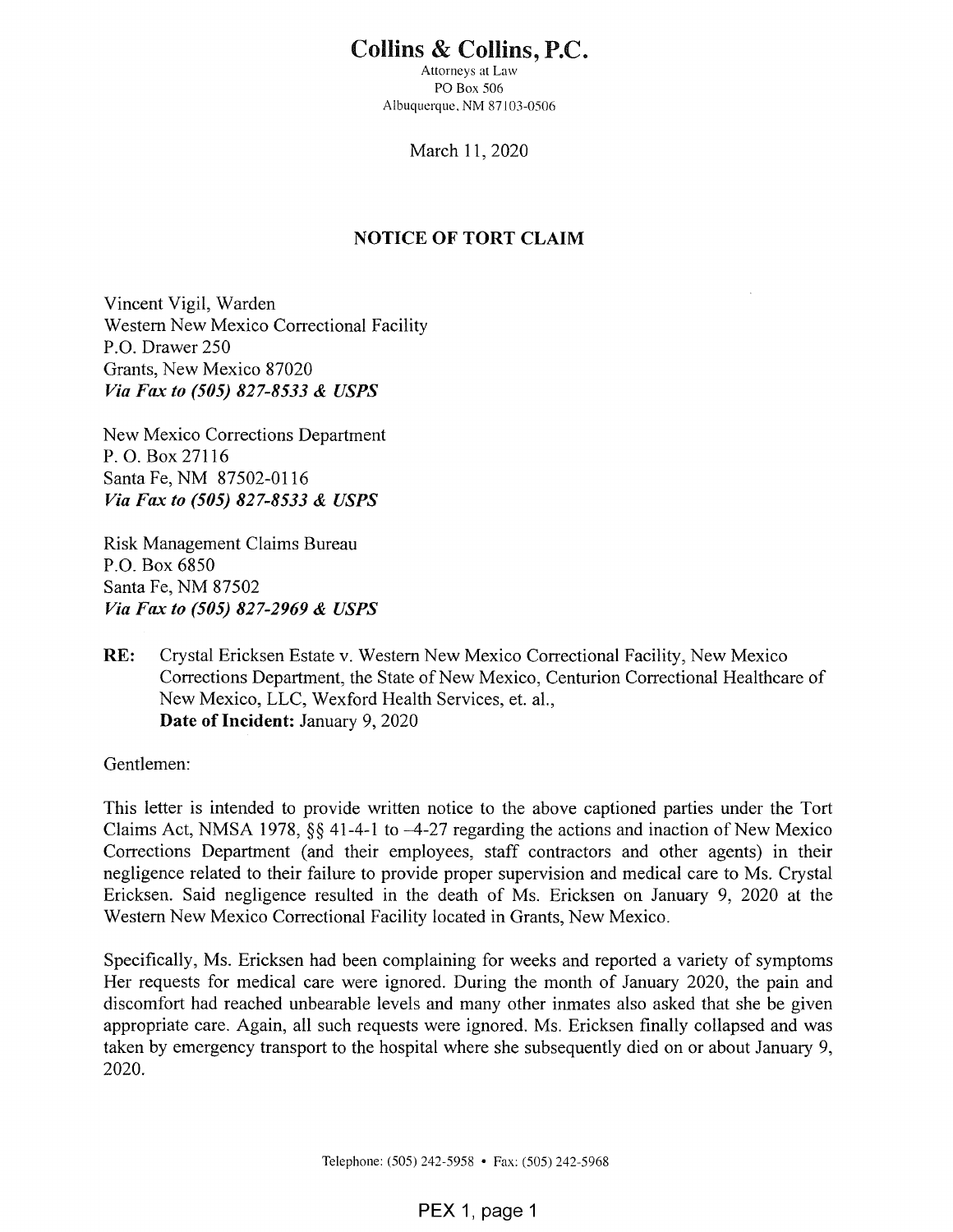Crystal Ericksen Estate March 11, 2020 Page 2

Under the laws prohibiting spoliation of evidence, please take all necessary steps to preserve the following evidence associated with the subject incident:

# **Preservation of Evidence:**

Under sanction of spoliation of evidence, please preserve all documents and communications related to the medical care of Ms. Ericksen including:

- 1. All medical records, sick call slips, medical grievances, photographs, videos, investigative files, communications, audit trails, audit log files, reports or any other documents and evidence.
- 2. All communications of whatsoever kind related to Ms. Ericksen related to the #1 above and his medical care generally to include mail, emails, text, electronic messaging, voicemails, memorandum or other communications related to the medical care of Ms. Ericksen.

Please also preserve all of the items in  $#1$  and  $#2$  above in the original electronic format in which they are entered, created, stored, maintained and archived. Thank you for your consideration of this matter.

Please contact us should you have any questions. Thank you for your consideration of this matter.

Sincerely,

COLLINS & COLLINS, P.C.

# /s/Parrish Collins

Parrish Collins

 $PC/gtg$ 

cc: Ramona Bootes David Ketai Robert Gentile Terry Guebert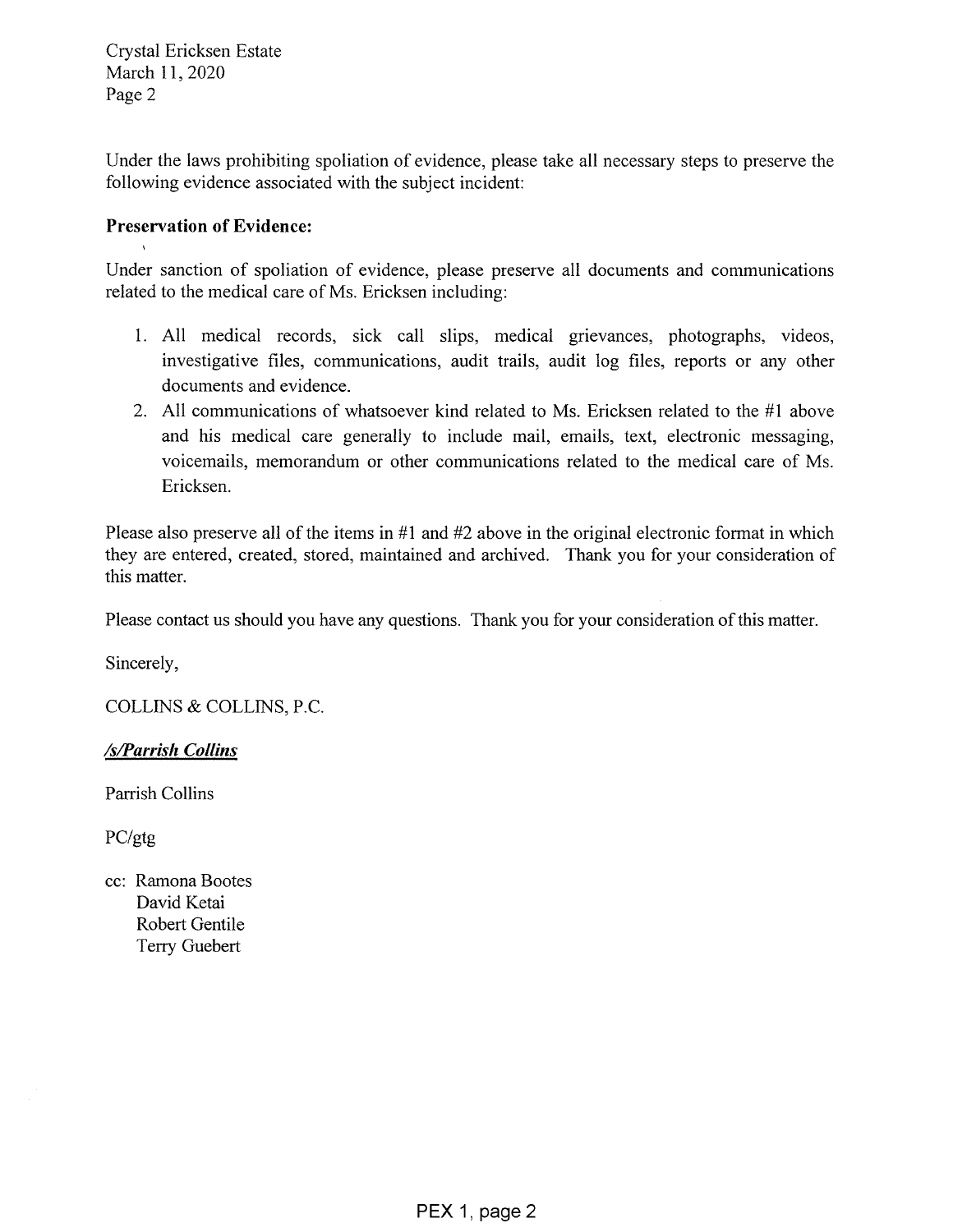-----Original Message----- From: ccapcscans@gmail.com <ccapcscans@gmail.com> Sent: Wednesday, March 11, 2020 4:09 PM To: Guy Gambill <guy@collinsattorneys.com> Subject: TASKalfa 3212i Job end report mail

Job No.: 009374 Result: OK End Time: Wed 11 Mar 2020 16:08:32 File Name: 3.11.20 TCN and spoliation to NMCD & WNMCF.pdf Category: Sending Jobs

Result Job Type Address

----------------------------------------------------------------

OK FAX 5058278533

Thanks,

-----Original Message----- From: ccapcscans@gmail.com <ccapcscans@gmail.com> Sent: Wednesday, March 11, 2020 4:10 PM To: Guy Gambill <guy@collinsattorneys.com> Subject: TASKalfa 3212i Job end report mail

Job No.: 009376 Result: OK End Time: Wed 11 Mar 2020 16:09:59 File Name: 3.11.20 TCN and spoliation to NMCD & WNMCF.pdf Category: Sending Jobs

Result Job Type Address

----------------------------------------------------------------

OK FAX 5058272969

Thanks,

-----Original Message----- From: ccapcscans@gmail.com <ccapcscans@gmail.com> Sent: Wednesday, March 11, 2020 4:13 PM To: Guy Gambill <guy@collinsattorneys.com> Subject: TASKalfa 3212i Job end report mail

Job No.: 009375